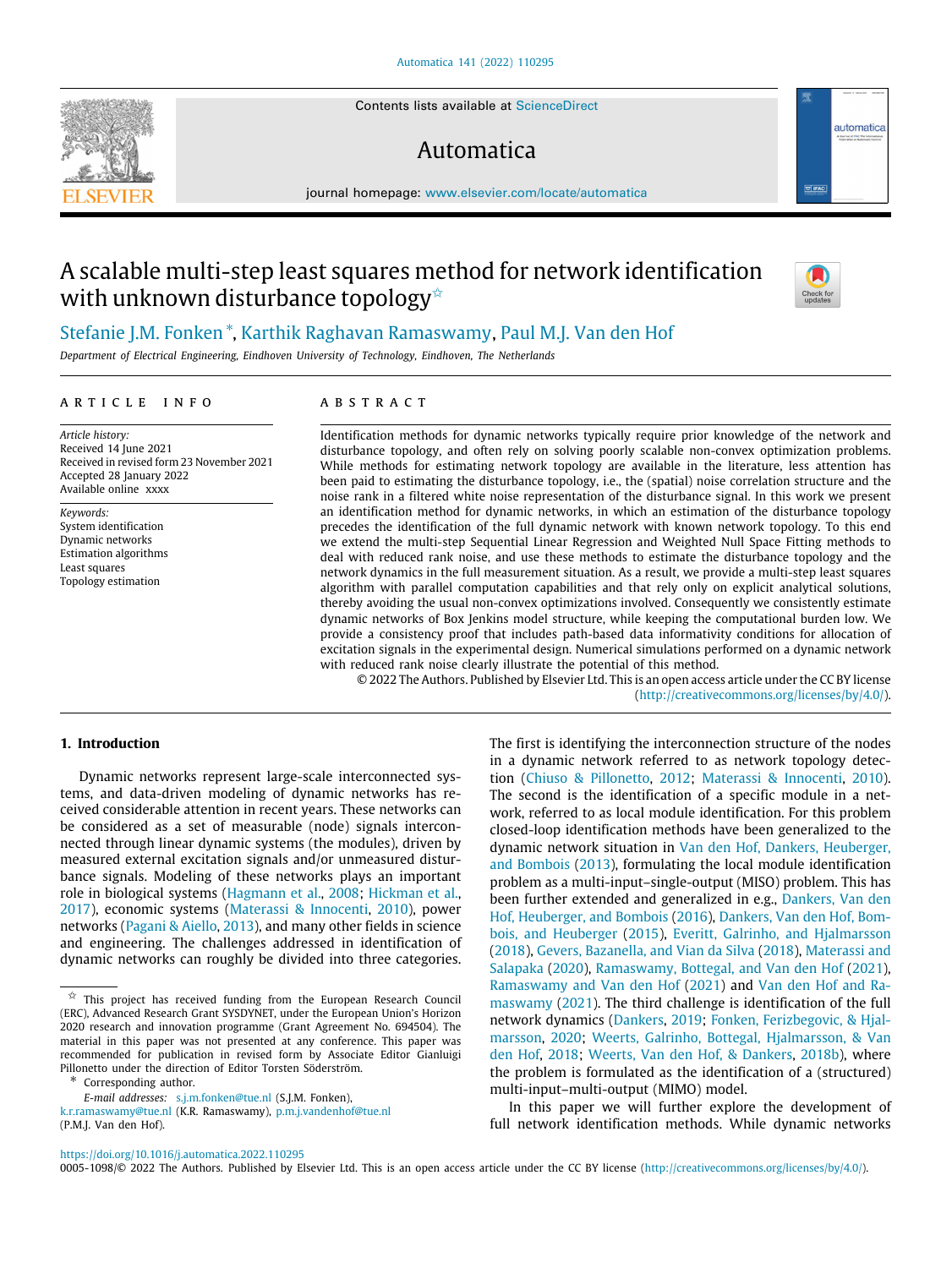increase in complexity and size, and measurement data is becoming increasingly accessible, there is a strong demand for accurate and scalable data driven modeling methods. The joint direct method [\(Weerts, Van den Hof, & Dankers,](#page-12-5) [2017;](#page-12-5) [Weerts](#page-12-4) [et al.](#page-12-4), [2018b](#page-12-4)) predicts all node signals in the network jointly and achieves consistency and minimum variance properties in the situation that the network and disturbance topology are given a priori and the noise can be of reduced rank. However it strongly relies on solving (constrained) non-convex optimization problems, which seriously limits its scalability to larger networks. There are multi-step convex identification methods available for full network identification, such as the Sequential Linear Regression (SLR) [\(Dankers,](#page-11-14) [2019](#page-11-14)), Sequential Least Squares (SLS) ([Weerts et al.](#page-12-3), [2018](#page-12-3)) and extensions of Weighted Null Space Fitting (WNSF) ([Galrinho, Rojas, & Hjalmarsson](#page-11-16), [2019\)](#page-11-16) such as [Fonken et al.](#page-11-15) ([2020](#page-11-15)). Moreover, methods such as the SLR and SLS allow for splitting the MIMO optimization into multiple linear regressions, which contributes to a lower computational burden. The available convex methods are scalable to larger networks, but are limited to particular model structures of the network, and additionally, they do not allow for handling reduced rank noise. Particularly in large-scale network identification, stepping away from the typical assumption that all disturbance signals have their own independent noise source, is an appealing situation that should be supported by an effective estimation algorithm. Handling this situation of reduced-rank noise can substantially reduce the variance of estimated models. However it also introduces the problems of estimating the noise rank and noise correlation structure from data.

All available convex and non-convex methods for network identification require prior knowledge on the topology (i.e. rank and spatial correlation structure of the disturbance model). While in dynamic factor analysis ([Deistler, Scherrer, & Anderson,](#page-11-17) [2015\)](#page-11-17) attention has been paid to the estimation of noise rank, in prediction error identification this does not appear to be included yet in the identification algorithms. For situations where the disturbance topology information is not readily available, it is attractive to develop methods that include estimating this information from data.

The topology estimation literature shows a variety of available methods to estimate the topology, such as Wiener filter based methods ([Materassi & Innocenti](#page-11-2), [2010](#page-11-2); [Materassi & Salapaka,](#page-11-18) [2012;](#page-11-18) [Materassi, Salapaka, & Giarrè](#page-11-19), [2011](#page-11-19)), Bayesian model selection techniques [\(Chiuso & Pillonetto](#page-11-4), [2012;](#page-11-4) [Shi, Bottegal, &](#page-11-20) [Van den Hof,](#page-11-20) [2019](#page-11-20); [Wasserman](#page-12-6), [2000\)](#page-12-6), or methods that infer the topology from parametric estimates [\(Bolstad, Van Veen, &](#page-11-21) [Nowak](#page-11-21), [2011](#page-11-21); [Dankers, Van den Hof, Heuberger, & Bombois,](#page-11-22) [2012;](#page-11-22) [Yuan, Stan, Warnick, & Gonçalves,](#page-12-7) [2011](#page-12-7)). While the main focus of topology detection literature has been on estimating network topology in the situation of a diagonal disturbance spectrum  $\Phi_{\nu}(\omega)$ , extensions towards nondiagonal spectra have been presented in [Bombois and Hjalmarsson](#page-11-23) ([2021\)](#page-11-23), [Dimovska and](#page-11-24) [Materassi](#page-11-24) ([2017](#page-11-24)) and [Veedu and Salapaka](#page-11-25) ([2020\)](#page-11-25). In [Veedu and](#page-11-25) [Salapaka](#page-11-25) ([2020](#page-11-25)) network topology and the non-zero pattern in the disturbance spectrum are estimated jointly. In this paper we assume that we do not know the disturbance topology a priori, but we assume that the network topology is known e.g., from its underlying physics, which is commonly the case for engineered systems. In the situation that the network topology is not known beforehand, it is possible to use any of the above cited methods to estimate it. We allow the process noise to be spatially correlated, i.e. the disturbance spectrum  $\Phi_{\nu}(\omega)$  is not necessarily diagonal. Additionally the noise is allowed to be of reduced rank, i.e.  $\Phi_{v}(\omega)$ can be singular.

The objective is to develop a multi-step convex algorithm that estimates the disturbance topology and the dynamic modules in

the network for general model structures including the Box Jenkins (BJ) structure, while adhering to computational algorithms that are scalable, while achieving favorable properties in terms of low experiment cost, consistency and reduced variance of the network estimates.

To this end we develop a multi-step algorithm to identify the network dynamics. In the first step the noise rank and the nonzero pattern in the corresponding disturbance model (noise shaping filter) are estimated. This is done through a (nonparametric) high-order ARX model, inspired by the SLR method [\(Dankers,](#page-11-14) [2019\)](#page-11-14). Next, this information is used to develop a multi-step convex algorithm that can accurately identify the dynamics of the network in the situation of reduced rank noise and for a very general Box Jenkins model structure, thereby combining the recently introduced multi-step convex identification methods SLR [\(Dankers,](#page-11-14) [2019\)](#page-11-14) and WNSF ([Fonken et al.](#page-11-15), [2020](#page-11-15); [Galrinho](#page-11-16) [et al.,](#page-11-16) [2019](#page-11-16)) and extending them to the described situation.

The paper proceeds with a definition of the considered dynamic network setup in Section [2](#page-1-0). In Section [3](#page-2-0) we present a new method for estimating the disturbance topology from data, followed in Section [4](#page-4-0) by a multi-step identification algorithm that exploits the prior estimated disturbance topology. Section [5](#page-5-0) presents the consistency analysis of the method, including graphbased conditions for data informativity. Results of numerical simulations are provided in Section [6](#page-7-0), followed by conclusions in Section [7](#page-9-0). The consistency proofs are collected in [Appendix.](#page-9-1)

#### **2. Dynamic networks**

<span id="page-1-0"></span>Following the setting of [Van den Hof et al.](#page-11-5) [\(2013](#page-11-5)) a dynamic network is defined by *L* nodes or internal variables  $w_i(t)$ ,  $i =$ 1, . . . , *L*, that are scalar-valued measured signals. The underlying network is linear time invariant (LTI), and the nodes of the network can be expressed as

$$
w_j(t) = \sum_{l \in \mathcal{N}_j} G_{jl}^0(q) w_l(t) + \sum_{k \in \mathcal{R}_j} R_{jk}^0(q) r_k(t) + v_j(t), \qquad (1)
$$

where

- <span id="page-1-1"></span>•  $q^{-1}$  the delay operator, i.e.  $q^{-1}w_j(t) = w_j(t-1)$ ,
- $\mathcal{N}_j$  defines the set of indices of measured node signals  $w_l$ ,  $l \neq j$ , for which  $G_{jl}^0(q) \neq 0$ , where  $G_{jl}^0(q)$  is a strictly proper rational transfer function,
- $\mathcal{R}_j$  defines the set of indices of measured external excitation signals  $r_k$ , for which  $R_{jk}^0(q) \neq 0$ , where  $R_{jk}^0(q)$  is a known proper rational transfer function,
- $\bullet v_j(t)$  is unmeasured process noise, where the disturbance vector  $v = [v_1 \cdots v_L]^\top$  is modeled as a wide sense stationary stochastic process represented by  $v(t) = H^0(q)e(t)$ . The  $e = [e_1 \cdots e_p]^\top$  is a white noise process of dimension  $p \leq L$ with covariance matrix  $\Lambda^0 > 0$ .  $H^0(q)$  is a rational transfer function matrix.

The full network expression, with omitted *q* and *t*, is

$$
\begin{bmatrix} w_1 \\ w_2 \\ \vdots \\ w_L \end{bmatrix} = \begin{bmatrix} 0 & G_{12}^0 & \cdots & G_{1L}^0 \\ G_{21}^0 & 0 & \ddots & G_{2L}^0 \\ \vdots & \ddots & \ddots & \vdots \\ G_{L1}^0 & G_{L2}^0 & \cdots & 0 \end{bmatrix} \begin{bmatrix} w_1 \\ w_2 \\ \vdots \\ w_L \end{bmatrix} + R^0 \begin{bmatrix} r_1 \\ r_2 \\ \vdots \\ r_K \end{bmatrix} + H^0 \begin{bmatrix} e_1 \\ e_2 \\ \vdots \\ e_p \end{bmatrix}
$$
(2)

with the matrix notation given by

$$
w = G0w + R0r + H0e,
$$
\n(3a)

$$
w = (I - G^0)^{-1} (R^0 r + H^0 e), \tag{3b}
$$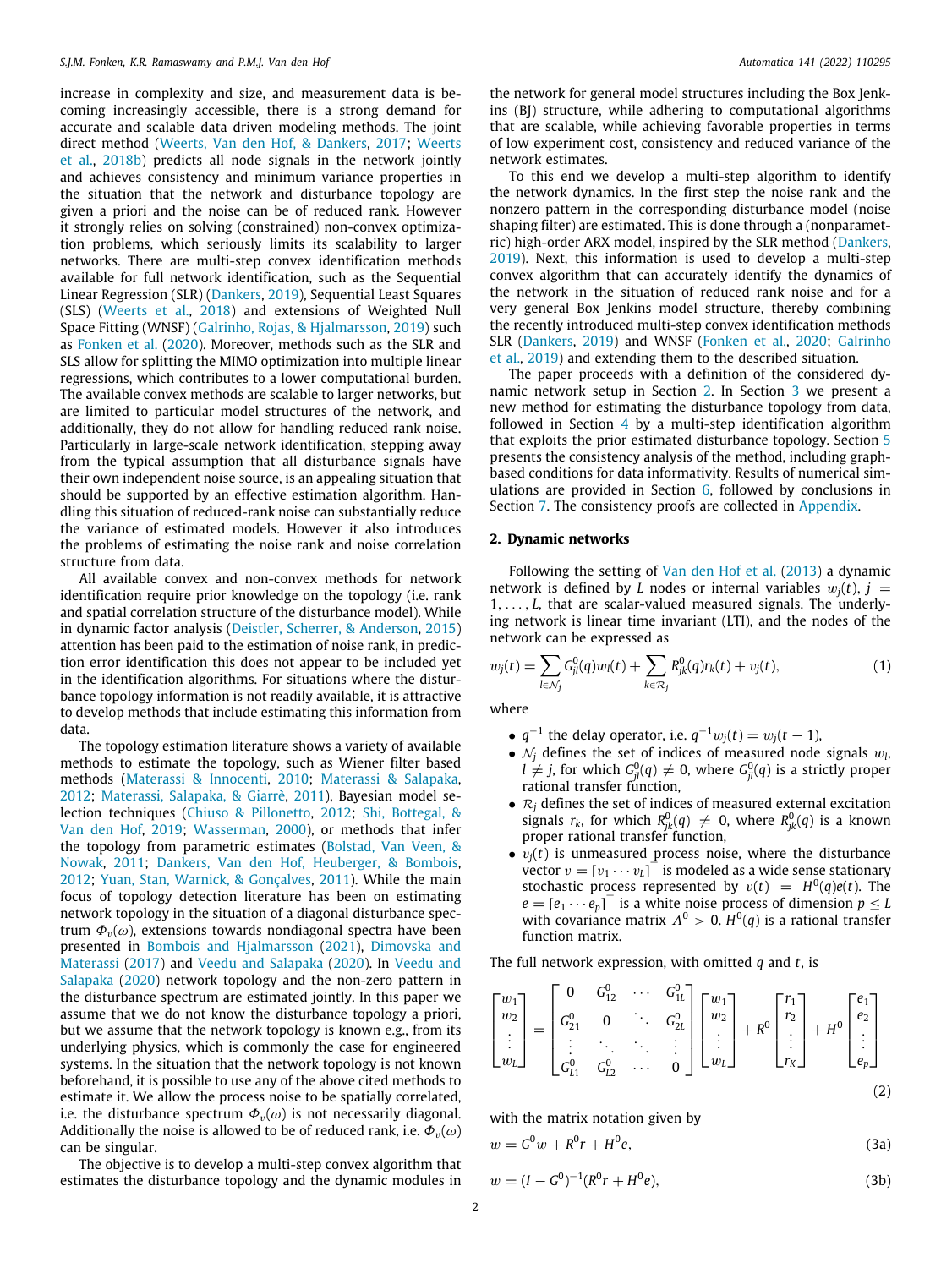where we assume that the inverse  $(I - G^0)^{-1}$  exists and the network is well-posed, as used in [Van den Hof et al.](#page-11-5) [\(2013\)](#page-11-5).

In the situation  $p < L$ , i.e. when the noise is of reduced rank or singular, the disturbance model *H* 0 is a non-square matrix, i.e.

•  $H^0 \in \mathbb{R}^{L \times p}(z)$  is stable and has a stable left inverse  $H^{\dagger}$  that satisfies  $H^{\dagger}H = I \in \mathbb{R}^{p \times p}$ ;

For a unique representation of reduced rank spectra that can be used to construct a predictor we can adopt a result from [Weerts](#page-12-4) [et al.](#page-12-4) ([2018b\)](#page-12-4) where the disturbance term is equivalently written as  $\check{H}^0\check{\bar{e}}$  with  $\check{H}^0$  square.

<span id="page-2-4"></span>**Lemma 1** (*[Weerts et al.](#page-12-4), [2018b](#page-12-4)*)**.** *Consider an L-dimensional disturbance process* v *with rank p. Then the disturbance signals* v *can be reordered in such a way that the following unique representations result:*

$$
\begin{bmatrix} v_a \\ v_b \end{bmatrix} = H^0 e = \check{H}^0 \check{e} \quad \text{with}
$$
\n
$$
H^0 = \begin{bmatrix} H_a^0 \\ H_b^0 \end{bmatrix}, \ \check{H}^0 = \begin{bmatrix} H_a^0 & 0 \\ H_b^0 - \Gamma^0 & I \end{bmatrix}, \ \check{e} = \begin{bmatrix} \check{e}_a \\ \check{e}_b \end{bmatrix} = \begin{bmatrix} e \\ \Gamma^0 e \end{bmatrix} \tag{4}
$$
\n
$$
\text{and } \Gamma^0 = \lim_{z \to \infty} H_b^0(z)
$$

*such that*

- $H_a^0 \in \mathbb{R}^{p \times p}(z)$  is a monic full rank rational transfer function *matrix;*
- *H* 0 *<sup>b</sup>* ∈ <sup>R</sup> (*L*−*p*)×*p* (*z*) *is a stable proper rational transfer function matrix.*
- *The covariance matrix of*  $\check{e}$  *is given by,*

$$
\check{\Lambda}^0 = \begin{bmatrix} I \\ \varGamma^0 \end{bmatrix} \Lambda^0 \begin{bmatrix} I \\ \varGamma^0 \end{bmatrix}^\top = \begin{bmatrix} \Lambda^0 & \Lambda^0 \varGamma^{0^\top} \\ \varGamma^0 \Lambda^0 & \varGamma^0 \Lambda^0 \varGamma^{0^\top} \end{bmatrix},\tag{5}
$$

<span id="page-2-1"></span>*where*  $\Lambda^0 \in \mathbb{R}^{p \times p}$  has rank p.

**•** If additionally  $H_a^0$  is minimum phase then  $\check{H}^0$  is monic, stable and minimum phase.  $1 \square$  $1 \square$ 

The result of the reordering of signals as indicated in the Lemma is that the first *p* components of the reordered signal constitute a full rank *p* process.

We assume that the data generating network satisfies the following properties.

#### **Assumption 1.**

- <span id="page-2-9"></span>a. The network is well-posed, i.e. all principle minors of  $(I G^0(\infty)$ ) are nonzero ([Araki & Saeki](#page-11-26), [1983](#page-11-26)).
- b.  $(I G^0)^{-1}$  is stable and causal.
- c. All elements in *G*(*q*) are strictly proper.
- d. *H* 0 is stable and has a stable left inverse.
- e.  $\check{H}^0$  is square, monic and minimum phase.
- f. The topology of  $G^0$  and  $R^0$ , and the non-zero elements of *R* 0 are fixed and known.
- g. The matrix *R* <sup>0</sup> has a block diagonal structure: *R* <sup>0</sup> =  $diag(R_a^0, R_b^0)$  in the situation of ordered nodes as meant in [\(4\)](#page-2-2).
- h. Measurements of all node signals  $w$  and all present excitation signals *r* are available.
- <span id="page-2-3"></span>i. The standard regularity conditions on the data are satisfied that are required for consistency results of the prediction error identification method.<sup>[2](#page-2-3)</sup>

The two main steps of the identification method that will be developed in this paper are

- Estimating the disturbance topology, i.e. the noise rank and the zero pattern in the disturbance model.
- Estimating the dynamical components in the network for a given network and disturbance topology, while using a parametric BJ model structure.

In the next section we first focus on the disturbance topology estimation method, followed by the developed identification method in the section thereafter.

#### **3. Disturbance topology estimation**

<span id="page-2-0"></span>Before we can use a unique disturbance model that is structured according to  $\check{H}^0$  in [\(4](#page-2-2)), we need to estimate the noise rank *p* and we need to be able to reorder the node signals in such a way that a noise representation as in  $(4)$  $(4)$  $(4)$  can be used. This step is necessary as the unstructured disturbance model  $H^0$  is nonunique in the situation  $p < L$ . Therefore the disturbance topology estimation is performed in two main steps:

- <span id="page-2-2"></span>• Step 1: Estimating the noise rank, and reordering the signals to the situation of [Lemma](#page-2-4) [1](#page-2-4).
- Step 2: Estimating the structure of the disturbance model  $\check{H}^0$ .

#### *3.1. Step 1: Estimating noise rank p and reordering of nodes*

<span id="page-2-5"></span>For estimating the noise rank *p*, we are going to estimate the covariance matrix  $\check{A}^0(5)$  $\check{A}^0(5)$  $\check{A}^0(5)$  of innovation signal  $\check{e}$ , which through its rank *p* can provide us access to the correct noise rank.

An estimate of the covariance matrix is obtained by estimating a high-order (nonparametric) ARX model on the basis of measured signals w,*r*, and by using the residual (predictor error) of this estimated model as an estimate of the white noise term  $\check{e}$ .

A parametrized ARX model is chosen according to

$$
\breve{A}(q,\zeta) = I + \breve{A}_1 q^{-1} + \dots + \breve{A}_n q^{-n} \tag{6}
$$

$$
\breve{B}(q,\zeta) = \breve{B}_0 + \breve{B}_1 q^{-1} + \cdots \breve{B}_{n-1} q^{-(n-1)} \tag{7}
$$

while all coefficients of  $\check{A}_k$ ,  $\check{B}_k$  are vectorized and collected in the parameter vector  $\zeta$ . The one-step-ahead predictor [Ljung](#page-11-28) [\(1999\)](#page-11-28), defined as

$$
\hat{w}(t|t-1; \zeta) := \mathbb{E}\{w(t)|w^{t-1}, r^t\},\tag{8}
$$

where  $w^{t-1}$  and  $r^t$  are defined according to  $w^{t-1} := \{w(0), w(1), w(1)\}$ ...,  $w(t-1)$ } and  $r^t := \{r(0), r(1), \ldots, r(t)\}$ , is given by

$$
\hat{w}(t|t-1,\zeta) = (I - \check{A}(q,\zeta))w(t) + \check{B}(q,\zeta)r(t)
$$
\n(9)

<span id="page-2-7"></span><span id="page-2-6"></span>
$$
=\varphi(t)\zeta\tag{10}
$$

with  $\varphi(t)$  composed of the appropriate terms in w and r.

Note that for an actual network with representation  $G^0$ ,  $\check{H}^0$ ,  $R^0$ , the one-step predictor will be given by

$$
\hat{w}(t|t-1) = (I - (\check{H}^0(q))^{-1}(I - G^0(q)))w(t) + \n+ (\check{H}^0(q))^{-1}R^0(q)r(t).
$$
\n(11)

This implies that the polynomial predictor model ([9\)](#page-2-6) can only accurately approximate the rational filters that are present in ([11](#page-2-7)) if the ARX order *n* is chosen very high. The ARX model is estimated according to  $\hat{\zeta}_N^n = \arg \min_{\zeta} \frac{1}{N} \sum_{t=1}^N \varepsilon^T(t, \zeta) \varepsilon(t, \zeta)$ , with  $\varepsilon(t, \zeta) = w(t) - \hat{w}(t|t-1; \zeta)$ , leading to the analytical solution

<span id="page-2-8"></span>
$$
\hat{\zeta}_N^n = \left[ \frac{1}{N} \sum_{t=1}^N \varphi(t) \varphi^\top(t) \right]^{-1} \frac{1}{N} \sum_{t=1}^N \varphi(t) w(t).
$$
 (12)

<sup>1</sup> It has recently been pointed out in [Cao, Picci, and Lindquist](#page-11-27) [\(2021](#page-11-27)) that this excluded the situation where the (deterministic) mapping from  $v_a$  to  $v_b$  is unstable.

<sup>2</sup> See [Ljung](#page-11-28) ([1999\)](#page-11-28) page 249. This includes the property that *e*(*t*) has bounded moments of order higher than 4.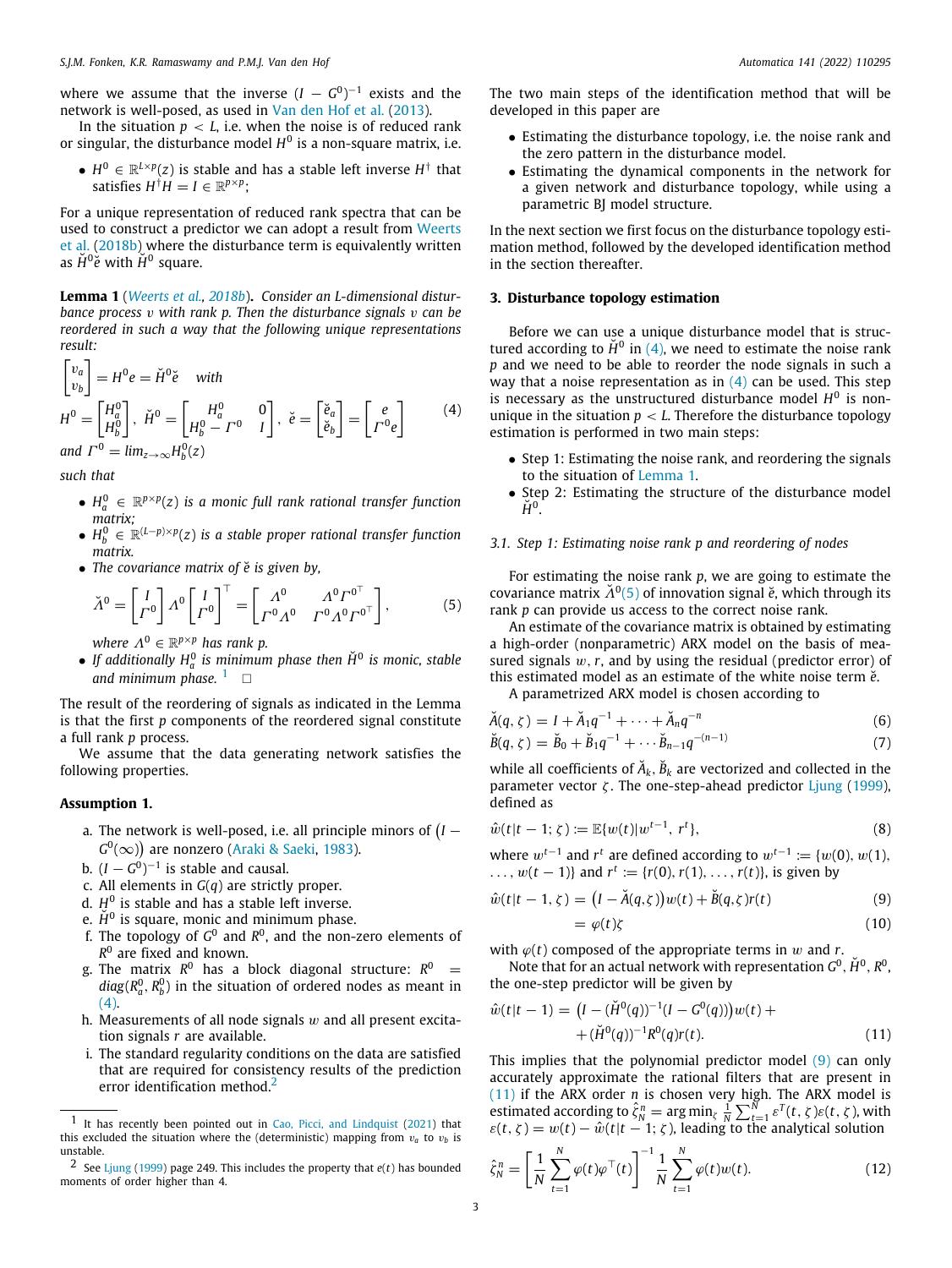Since the network identifiability conditions of [Weerts, Van den](#page-12-8) [Hof, and Dankers](#page-12-8) ([2018a](#page-12-8)) are satisfied for the considered model set, the sample estimate

$$
\hat{\Lambda} := \frac{1}{N} \sum_{t=1}^{N} \varepsilon(t, \hat{\zeta}_N^n) \varepsilon^{\top}(t, \hat{\zeta}_N^n), \tag{13}
$$

will then, under mild regularity conditions, be a consistent estimate of the noise covariance  $\check{A}^0$ . The rank p of the noise process can then be estimated through a rank test on  $\hat{\Lambda}$ , e.g., through a singular value decomposition. Alternatively, other matrix factorizations or information based criteria can be applied for estimating the rank, see e.g., [Camba-Méndez and Kapetanios](#page-11-29) [\(2009\)](#page-11-29). When  $\hat{A}$  and the estimated rank  $\hat{p} < L$  have been determined, the *L* signals can be reordered through a permutation matrix Π such that the first  $\hat{p}$  components of the permuted noise vector have a rank  $\hat{p}$  covariance matrix, i.e.  $\begin{bmatrix} I_{\hat{p}} & 0 \end{bmatrix} \Pi^\top \hat{A} \Pi \begin{bmatrix} I_{\hat{p}} & 0 \end{bmatrix}^\top$  has rank *p*ˆ.

<span id="page-3-4"></span>**Remark 1.** Since the polynomials  $\check{A}(\zeta)$  and  $\check{B}(\zeta)$  are fully parametrized with independent parameters on each polynomial entry, the MIMO least squares optimization that leads to the solution ([12\)](#page-2-8) can also be decomposed in *L* separate linear regressions that minimize the residual  $\varepsilon_i(t, \zeta)$  separately for each *j*, which is computationally attractive since the computations can be performed in parallel or sequentially.

**Remark 2.** The resulting estimation scheme will generally not provide us with consistent estimates of the ARX model. This is not only due to the fact that typically the order *n* of the ARX model would need to go to infinity, but also to the fact that the solution for  $\hat{\zeta}_N^n$  is non-unique in the situation  $p < L$ . However, this latter non-uniqueness does not affect the uniqueness and whiteness of the residual  $\varepsilon(t, \hat{\zeta}_N^n)$  since, according to the projection theorem, every solution for  $\hat{\zeta}_N^n$  determines the same predictor ([Deistler, An](#page-11-30)[derson, Filler, Zinner, & Chen](#page-11-30), [2010\)](#page-11-30). The estimate  $\hat{\Lambda}$  is therefore consistent, i.e.  $\hat{A} = cov(\check{e})$  w.p. 1 as  $n, N \to \infty$ .

**Remark 3.** Although a correct estimation of the noise rank *p* cannot be guaranteed, consistency results for estimating *p* would be possible when applying information-based criteria for rank estimation, e.g., based on the BIC criterion ([Camba-Méndez &](#page-11-29) [Kapetanios,](#page-11-29) [2009\)](#page-11-29). In the next steps of our approach it will be assumed that a correct estimation of *p* has been obtained.

After reordering the node signals as described above, we can now adhere to a network representation with a unique distur-bance model according to the structure in [Lemma](#page-2-4) [1](#page-2-4), where  $\dot{H}^0$ can be parametrized by the transfer function matrices *H<sup>a</sup>* and *Hb*.

#### *3.2. Step 2: Estimating the noise correlation structure*

In the second step we are going to estimate which entries in our disturbance model are nonzero. To this end we extend the SLR method [\(Dankers](#page-11-14), [2019](#page-11-14)) to the situation of reduced rank noise and show how the noise correlation structure can be obtained.

#### *3.2.1. Step 2.1: Refining the nonparametric ARX model*

With the noise rank *p* available and the nodes being ordered, we have gained additional information on  $\check{H}^{0}$  ([4](#page-2-2)), namely the last  $L - p$  columns are now known. Now, we perform the same approach of identification using high order ARX modeling as in the previous step, but by utilizing the known entries in  $\breve{H}^0$ , leading to refined estimates of  $\breve{A}(\hat{\zeta}_N^n)$  and  $\breve{B}(\hat{\zeta}_N^n)$ . In the analysis results of Section [5.1](#page-5-1) it shown that the known entries in  $\check{H}^0$ can simply be mapped to known entries in the parametrized polynomial  $\tilde{B}(\zeta)$ , and therefore can simply be taken into account in the least squares problem  $(12)$ . In Section [5.1](#page-5-1) it is shown that this leads to consistent estimates  $\hat{\zeta}_N^n$  for  $n, N \to \infty$ .

#### <span id="page-3-5"></span>*3.2.2. Step 2.2: Predictor model with reconstructed innovation input*

In this step we are going to use the estimated nonparametric ARX model to reconstruct the innovation signal. This allows us to use the reconstructed innovation signal as a measured input in the predictor model that will be used for estimating the structure of the disturbance model.

If there exists a parameter  $\zeta^0$  such that the ARX model  $(\check{A}(\zeta^0), \check{B}(\zeta^0))$  captures the dynamics of the network, then it follows from [Weerts et al.](#page-12-4) ([2018b\)](#page-12-4) that

$$
\varepsilon(t, \zeta^0) = \begin{bmatrix} I \\ \varGamma^0 \end{bmatrix} e(t). \tag{14}
$$

We can accordingly decompose  $\varepsilon(t, \zeta)$  as

<span id="page-3-3"></span>
$$
\varepsilon(t,\zeta) = \begin{bmatrix} \varepsilon_a(t,\zeta) \\ \varepsilon_b(t,\zeta) \end{bmatrix} \tag{15}
$$

while the consistency property of  $\hat{\zeta}_N^n$  implies that

$$
\varepsilon_a(t, \hat{\zeta}_N^n) \to e(t) \qquad \text{w.p. } 1 \text{ as } N \to \infty \,\forall t,
$$
  
\n
$$
\varepsilon_b(t, \hat{\zeta}_N^n) \to \Gamma^0 e(t) \quad \text{w.p. } 1 \text{ as } N \to \infty \,\forall t.
$$
 (16)

We will refer to  $\varepsilon(t, \hat{\zeta}_N^n)$  as the "reconstructed innovation".

For a network with ordered nodes we evaluate a new onestep-ahead predictor

<span id="page-3-1"></span>
$$
\hat{w}(t|t-1) := \mathbb{E}\{w(t)|w^{t-1}, r^t, e^{t-1}\}\tag{17}
$$

that includes the innovation signal  $e^{t-1} := \{e(0), e(1), e(1)\}$ · · · , *e*(*t* − 1)} in the expectation. Then it follows that

$$
\hat{w}(t|t-1) = G^{0}(q)w(t) + (\check{H}^{0}(q) - I)\check{e}(t) + R^{0}(q)r(t),
$$
\n(18)

where

<span id="page-3-2"></span>
$$
(\check{H}^0 - I)\check{e} = \begin{pmatrix} H_a^0 & 0 \\ H_b^0 - \Gamma^0 & I \end{pmatrix} - I)\check{e} = \begin{bmatrix} H_a^0 - I \\ H_b^0 - \Gamma^0 \end{bmatrix} e = \bar{H}^0 e.
$$
\n(19)

This motivates the use of the following parametrized predictor model per node:

<span id="page-3-0"></span>
$$
\hat{w}_j(t|t-1,\eta_j) = \sum_{s \in \mathcal{V}_j} G_{jl}(\eta_j) w_l + \sum_{s \in \mathcal{V}_j} \bar{H}_{js}(\eta_j) \varepsilon_{a_s}(\hat{\zeta}_N^n) + \sum_{k \in \mathcal{R}_j} R_{jk} r_k,
$$
\n(20)

where the terms  $G(\eta)$  and  $\bar{H}(\eta)$  are parametrized versions of  $G^0$  and  $\bar{H}^0$  respectively, and  $\varepsilon_a(\hat{\zeta}_N^n)$  is an estimate of the noise  $\frac{f(x)}{g(x)} = \sum_{k=1}^{n} g_k^{jl} q^{-k}$  and  $\bar{H}_{js}(\eta) = \sum_{k=1}^{n} h_k^{js} q^{-k}$  are parametrized as strictly proper polynomials of order ∑ *n*, the term  $\kappa_{k\in\mathcal{R}_j}$   $R_{jk}r_k(t)$  is known, the sets  $\mathcal{N}_j$  and  $\mathcal{R}_j$  are known from the topology of  $G^0$  and  $R^0$ , and  $V_j$  defines the set of indices of noise signals for which noise dynamics is present in the disturbance model. This leads to an ARX model, like in Step 1, but now with the reconstructed innovation  $\varepsilon_a(t, \hat{\zeta}_N^n)$  added as external predictor input signal, and the coefficients of the unknown polynomials collected in the parameter vector  $\eta$ . It is our next objective now to determine the sets  $V_j$  for  $j = 1, ..., L$ . To this end we follow two approaches namely the structure selection approach and the Glasso approach, which will be presented next.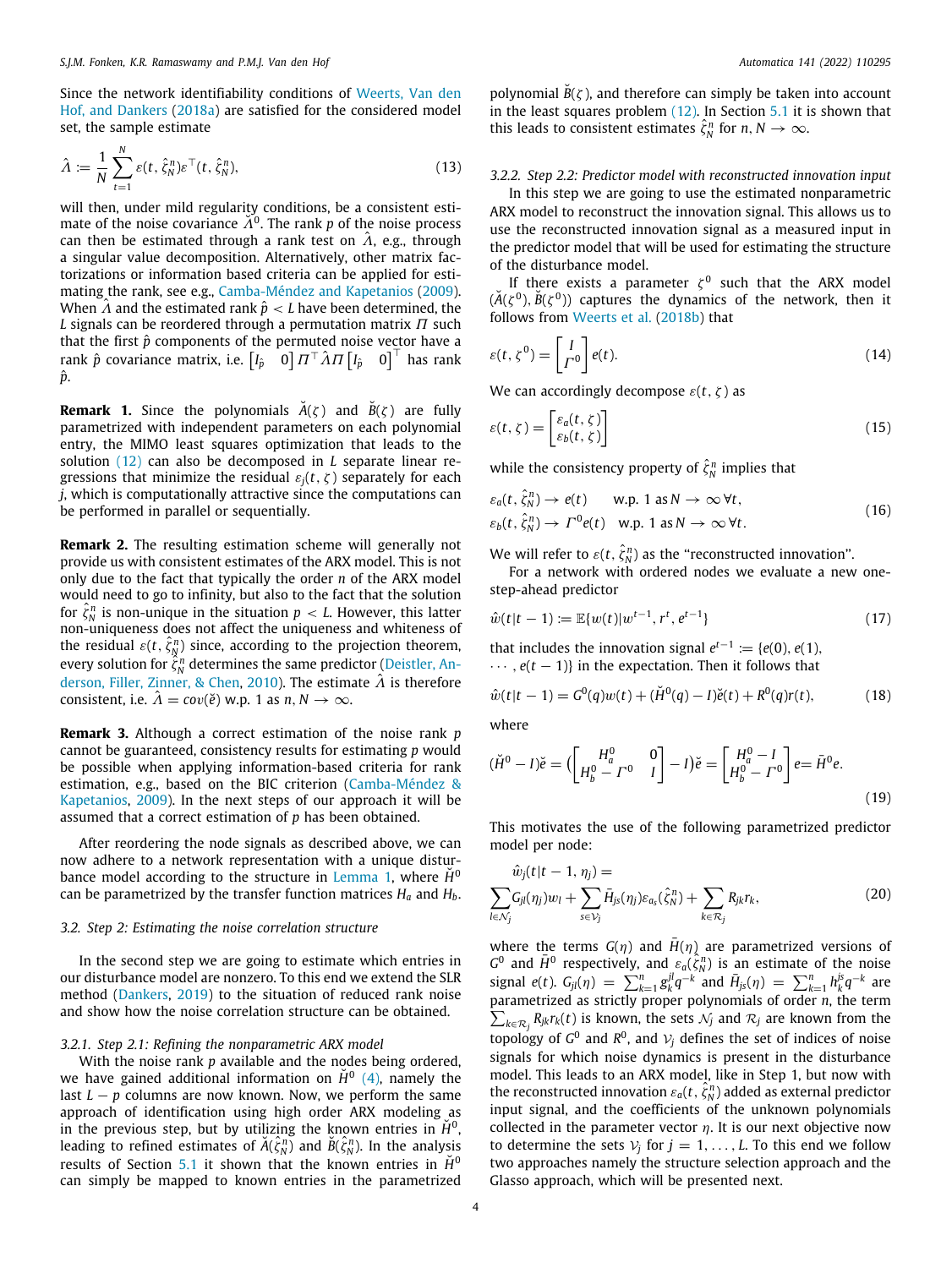#### *3.2.3. Structure selection*

<span id="page-4-2"></span>For a particular choice of  $V_i$  we evaluate the residual  $\varepsilon_j(t,\, \hat\eta_{N_j}^n) \coloneqq w_j(t)-\hat w_j(t|t-1,\, \hat\eta_{N_j}^n)$  where  $\hat\eta_{N_j}^n$  is the estimated parameter that minimizes the quadratic criterion  $\frac{1}{N} \sum_{t=1}^{N} \varepsilon_j^2(t, \eta_j)$ , and that is obtained through an analytical solution, similar to [\(12\)](#page-2-8). We test this residual with possible combinations in set  $V_i$  and employ model selection techniques such as AIC, BIC and Crossvalidation (CV) on the obtained estimates  $\hat{\eta}^n_{N_j}$  ([Yuan et al.,](#page-12-7) [2011\)](#page-12-7), of which the BIC provides a consistent estimate [\(Kass & Raftery,](#page-11-31) [1995;](#page-11-31) [Schwarz](#page-11-32), [1978\)](#page-11-32). Because we use ARX models to estimate  $\eta$ , model selection techniques such as AIC, BIC and CV are convex. Additionally, since we derive the disturbance topology per node, we have to test at most  $2^L$  possible sets  $\mathcal{V}_j$  for  $L$  nodes. This results in a lower computational burden compared to when we detect the topology in a MIMO setting, where we would have to test at most  $2^{L^2-L}$  possible sets  $\mathcal{V}_j$  simultaneously for all  $j$  [\(Yuan](#page-12-7) [et al.,](#page-12-7) [2011](#page-12-7)). However, for large networks these model selection techniques can still become computationally heavy.

#### *3.2.4. Sparse estimation with Glasso*

<span id="page-4-3"></span>For each node *j*, a Glasso (Group Lasso) estimate is computed by minimizing the following cost function over  $\eta_j$  for a fully parametrized disturbance model with *p* white noise inputs:

$$
\min_{\eta_j} \left\{ \frac{1}{2} \sum_{t=1}^N (w_j(t) - \hat{w}_j(t|t-1, \eta_j))^2 + \lambda_j \cdot \|\eta_j\|_2 \right\} \tag{21}
$$

with the one-step-ahead predictor  $(20)$  $(20)$ , and  $\eta_i$  being the vector of parameters related to the modules  $G_{ji}$  for  $i \in \mathcal{N}_j$ , and related to the modules  $\bar{H}_{js}$  for  $s = 1, \ldots, p$ ;  $\lambda_j$  is the tuning parameter (penalization factor) of Glasso. The tuning of λ*<sup>j</sup>* is described in the numerical illustrations in Section [6.](#page-7-0)

The right hand side of  $(21)$  is a mixed  $l_1/l_2$  norm. The Glasso estimate is a convex extension to lasso that penalizes groups of estimated parameters [\(Yuan & Lin](#page-12-9), [2006](#page-12-9)), imposing sparsity at group level. Within a group, it does not yield sparsity [\(Bach,](#page-11-33) [Jenatton, Mairal, Obozinski, et al.](#page-11-33), [2011](#page-11-33)). If an appropriate penalization factor is chosen, only the dynamic modules that are actually present in the data generating network remain while the non-present terms are forced to 0, thus providing an estimate of the structure of H.

With either of the methods of Sections Section [3.2.3](#page-4-2) or [3.2.4](#page-4-3) the structure  $V_i$  of the disturbance model can be estimated entirely with convex and thus scalable methods, employing nonparametric (high-order ARX-) models. This structural information can be effectively used in the actual estimation of parametric dynamic models in the next Section.

**Remark 4.** It is possible to add regularization when estimating the high-order ARX models presented in this section to guarantee stability of the estimates.

#### **4. Estimating parametric network models**

<span id="page-4-0"></span>The next step in our identification procedure is

• Step 3: Estimating a parametric network model.

While in Step 1 and 2 high-order (nonparametric) models of the same model order *n* are used, and thus providing estimates with relatively high variance, in this step a parametric model is estimated from data where we exploit a very flexible Box–Jenkins model structure. In Step 3 we extend the WNSF method [\(Galrinho](#page-11-16) [et al.,](#page-11-16) [2019\)](#page-11-16), and its application to dynamic networks in [Fonken](#page-11-15) [et al.](#page-11-15) [\(2020\)](#page-11-15), to the reduced rank noise case such that we are able to obtain parametric models  $G(\theta)$  and  $H(\theta)$ . The WNSF is in itself a three step method that starts with a high-order model before estimating the parametric model.

#### *4.1. Step 3.1: Refining the nonparametric model*

By fixing the correctly estimated disturbance topology obtained in the previous section we obtain consistent estimates of  $\eta$ <sub>*i*</sub> using one-step-ahead predictor ([20](#page-3-0)) defined in [\(17\)](#page-3-1), leading to a high-order ARX model with structured disturbance model. The conditions for consistency of  $\hat{\eta}_{j_N}^n$  are derived in Section [5.](#page-5-0) By employing the structured disturbance model we reduce the variance of  $\hat{\eta}_{j_N}^n$ , while the model order *n* remains the same.

Using the consistent estimate  $\hat{\eta}^n_{j_N}$ , we update the reconstructed innovation. Subsequently, we again update the high-order ARX model by replacing  $\varepsilon_a(\xi_{jN}^n)$  with the updated reconstructed innovation  $\varepsilon_a(\hat{\eta}^n_{jN})$  in [\(20\)](#page-3-0), and use this updated predictor to reestimate  $\eta_j$ . This latter estimate can be seen as the starting high-order model for the WNSF method. At this point we still have a high variance on the estimates of  $\eta$  but negligible bias if model order *n* throughout all the steps is chosen sufficiently large. In the next step we reduce the variance by reducing the number of parameters to estimate, where we will make the step from a high-order (nonparametric) model to a parametric model.

#### *4.2. Step 3.2: Parametric model estimate*

<span id="page-4-1"></span>On the basis of the nonparametric model estimate characterized by  $\hat{\eta}_{j_N}^n$  we are now going to estimate a parametric model of the dynamic network by utilizing a Box Jenkins model structure:

<span id="page-4-5"></span>
$$
G_{jl}(q, \theta) = \frac{l_1^{jl}q^{-1} + \dots + l_m^{jl}q^{-m_l}}{1 + f_1^{jl}q^{-1} + \dots + f_{m_f}^{jl}q^{-m_f}},
$$
  
\n
$$
H_{jj}(q, \theta) = \frac{1 + c_1^{ij}q^{-1} + \dots + c_{m_c}^{jl}q^{-m_c}}{1 + d_1^{jl}q^{-1} + \dots + d_{m_d}^{jl}q^{-m_d}},
$$
  
\n
$$
H_{js}(q, \theta) = \frac{c_1^{js}q^{-1} + \dots + c_{m_c}^{js}q^{-m_c}}{1 + d_1^{js}q^{-1} + \dots + d_{m_d}^{jl}q^{-m_d}}, s \neq j
$$
\n(22)

that can be rewritten as

<span id="page-4-7"></span>
$$
G_{jl}(q,\theta) = \frac{L_{jl}(q,\theta)}{F_{jl}(q,\theta)}, \quad H_{js}(q,\theta) = \frac{C_{js}(q,\theta)}{D_{js}(q,\theta)}.
$$
 (23)

From  $G_{jl}(\hat{\eta}_{j_N}^n)$  and  $\bar{H}_{js}(\hat{\eta}_{j_N}^n)$  that are obtained in the previous step through the predictor [\(20](#page-3-0)), we can derive a related estimate of  $H^0(q)$  according to ([19](#page-3-2)) leading to  $H(\hat{\eta}_N^n) = \bar{H}(\hat{\eta}_N^n) + \begin{bmatrix} 1 \\ I(n) \end{bmatrix}$  $\Gamma(\hat{\eta}_N^n)$ ] , with  $\Gamma(\hat{\eta}_N^n)$  an estimate of the direct feedthrough term  $\bar{\Gamma}^0$  of  $H_b^0$ , and that based on the relation  $\check{e}_b(t) = \Gamma^0 \check{e}_a(t)$  from ([4\)](#page-2-2), can be given by

$$
\Gamma(\hat{\eta}_N^n) = \left(\frac{1}{N} \sum_{t=1}^N \varepsilon_b(\hat{\eta}_N^n) \varepsilon_a^\top(\hat{\eta}_N^n)\right) \left(\frac{1}{N} \sum_{t=1}^N \varepsilon_a(\hat{\eta}_N^n) \varepsilon_a^\top(\hat{\eta}_N^n)\right)^{-1}.\tag{24}
$$

Following the WNSF approach, we are now going to fit the parametric Box Jenkins model to the nonparametric model estimated from Step 3.1, by solving for  $\theta$  in the equations

<span id="page-4-4"></span>
$$
F_{jl}(\theta)G_{jl}(\hat{\eta}_N^n) - L_{jl}(\theta) = 0,
$$
  
\n
$$
D_{js}(\theta)H_{js}(\hat{\eta}_N^n) - C_{js}(\theta) = 0.
$$
\n(25)

However, since these equations cannot be solved exactly, an optimization problem is formulated [\(Galrinho et al.,](#page-11-16) [2019\)](#page-11-16) that comes down to minimizing the quadratic residual vector on the Eqs. ([25](#page-4-4)) by solving (in node-wise notation):

<span id="page-4-6"></span>
$$
\min_{\theta_j} \|\hat{\eta}_{j_N}^n - Q_j(\hat{\eta}_{j_N}^n)\theta_j\|_2 \tag{26}
$$

where

$$
Q_j(\eta) = \begin{bmatrix} Q_j^g & 0 \\ 0 & Q_j^h \end{bmatrix},\tag{27}
$$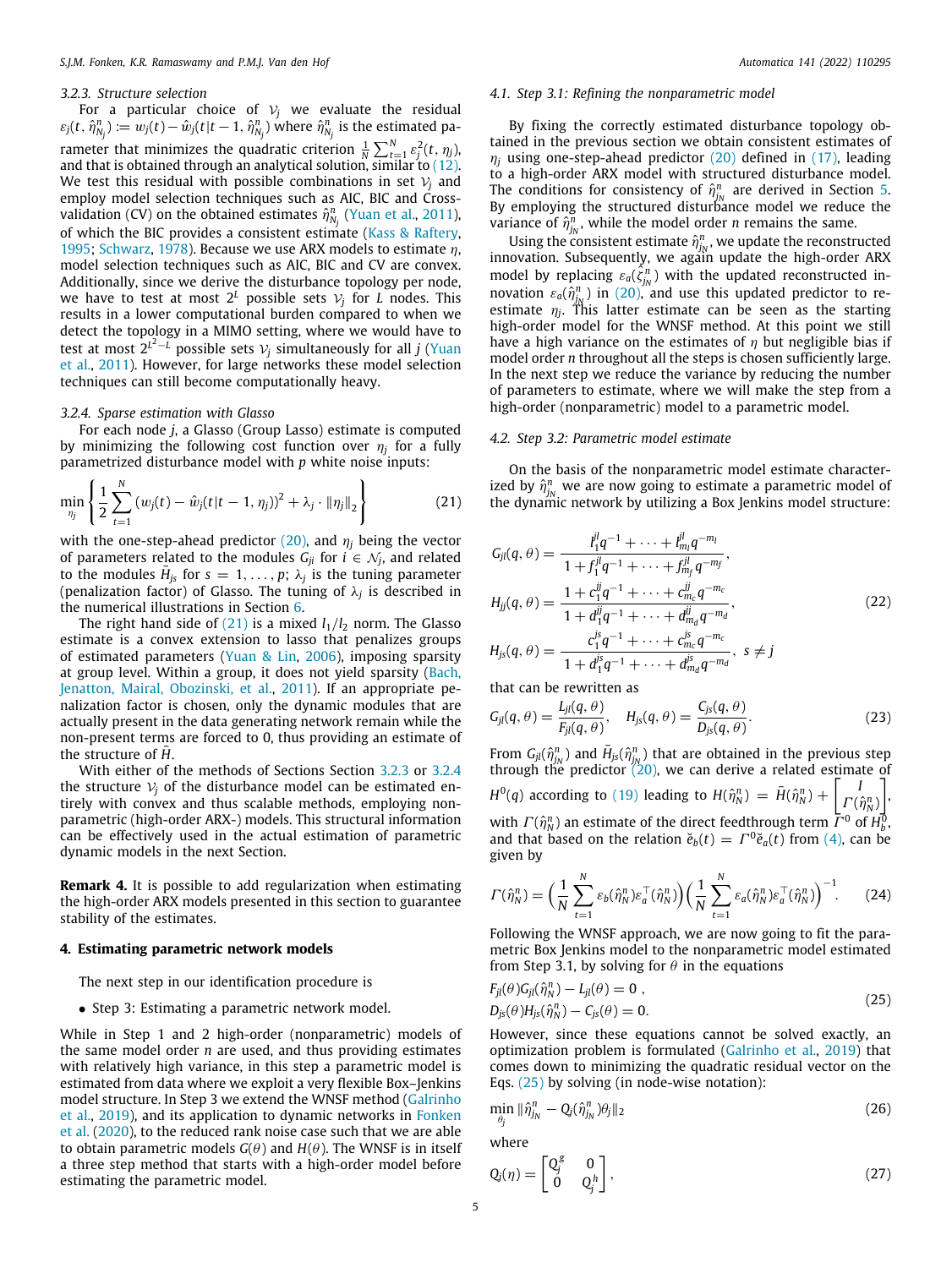$$
Q_j^{gl}(\eta) = \begin{bmatrix} -\mathcal{T}_{n \times m_f} [G_{jl}(\eta)] & \bar{I}_{n \times m_l} \end{bmatrix},
$$
  
\n
$$
Q_j^{h^{js}}(\eta) = \begin{bmatrix} -\mathcal{T}_{n \times m_d} [H_{js}(\eta)] & \bar{I}_{n \times m_c} \end{bmatrix},
$$
\n(28)

with model orders  $m_i$ ,  $i \in \{l, f, c, d\}$  according to [\(22\)](#page-4-5), the top left corner of  $\bar{I}_{n \times m}$  is  $I_{m \times m}$  and has zeros otherwise, and  $\tau_{n \times m}[X_{ii}(q)]$ is a lower triangular Toeplitz matrix where the first column is  $\left[x_0^{ji} \quad \cdots \quad x_{n-1}^{ji}\right]^{\top}$  with  $X_{ji}(q) = \sum_{k=0}^{\infty} x_k^{ji} q^{-k}$ .

The problem  $(26)$  is solved in first instance through the analytical least squares solution

$$
\hat{\theta}_{j_N}^{[0]} = (Q_j^\top (\hat{\eta}_{j_N}^n) Q_j (\hat{\eta}_{j_N}^n))^{-1} Q_j^\top (\hat{\eta}_{j_N}^n) \hat{\eta}_{j_N}^n. \tag{29}
$$

However, a parameter estimate with smaller variance can be achieved if a weighted least squares criterion is applied.<sup>[3](#page-5-2)</sup> This is introduced in the next step.

#### *4.3. Step 3.3: Re-estimation of parametric model*

In this step we reduce the variance further by re-estimating the obtained parametric models  $G(\theta)$  and  $H(\theta)$  defined in ([23](#page-4-7)). For a statistical optimal solution of  $(26)$ , instead of the standard least squares problem ([26](#page-4-6)), a weighted least squares problem should be solved, where the optimal weight is given by the inverse of the covariance matrix of the residual  $\hat{\eta}_{j_N}^n - Q_j(\hat{\eta}_{j_N}^n)\theta_j^0$ , with  $\theta_j^0$  the actual network coefficients related to node  $w_j$ . This is not directly applicable since  $\theta_j^0$  is unknown. However it can be shown [\(Galrinho et al.,](#page-11-16) [2019\)](#page-11-16) that

$$
\hat{\eta}_{j_N}^n - Q_j(\hat{\eta}_{j_N}^n)\theta_j^0 = T_j(\theta_j^0)(\hat{\eta}_{j_N}^n - \eta_j^{n0}),\tag{30}
$$

with  $\eta_j^{n0}$  the real network coefficients related to the  $\eta$ parametrized ARX model and  $T_i(\theta)$  a block diagonal matrix with the denominator polynomials as entries

$$
T_j^{gl}(\theta) = \mathcal{T}_{n \times n}[F_{jl}(\theta)],
$$
  
\n
$$
T_j^{h^{js}}(\theta) = \mathcal{T}_{n \times n}[D_{js}(\theta)],
$$
\n(31)

where  $\mathcal{T}_{n \times n}[X_{ji}(q)]$  is a lower triangular Toeplitz matrix where the first column is  $\begin{bmatrix} 1 & x_1^{ji} & \cdots & x_m^{ji} & 0_{n-m-1} \end{bmatrix}^T$  with  $X_{ji}(q) =$  $1 + \sum_{k=1}^{\infty} x_k^{ji} q^{-k}$ .

Result [\(30\)](#page-5-3) motivates the use of a weighted least estimator with weighting matrix

$$
W_j = T_j^{-1}(\theta_j^0)(P_{\hat{\eta}_{j_N}^n})^{-1}T_j^{-T}(\theta_j^0)
$$

with  $P_{\hat{\eta}^n_{j_N}}$  the covariance matrix of the nonparametric model. This can be implemented in an iterative scheme according to

$$
\hat{\theta}_{j_N}^{[k+1]} =\n\left(Q_j^\top(\hat{\eta}_{j_N}^n)W_j(\hat{\theta}_{j_N}^{[k]})Q_j(\hat{\eta}_{j_N}^n)\right)^{-1}Q_j^\top(\hat{\eta}_{j_N}^n)W_j(\hat{\theta}_{j_N}^{[k]})\hat{\eta}_{j_N}^n.
$$
\n(32)

For consistency of the estimates of parameter vector  $\theta$  we refer to the proof in the WNSF method [\(Galrinho et al.](#page-11-16), [2019\)](#page-11-16), with the actual model orders  $m_i$  with  $i = f, l, c, d$  [\(22\)](#page-4-5) known.

**Remark 5.** Because in this final step we correct for the variance due to the modeling error  $(30)$  $(30)$  $(30)$ , the final estimate will have a reduced variance.

Throughout the presented steps we split the MIMO optimization into *L* linear regressions that rely on explicit analytical solutions, and that allows for parallel computing. The Algorithm is given as follows.

**Algorithm 1.** Algorithm for full network identification in dynamic networks, including disturbance topology detection

**Inputs:**  $w(t)$ ,  $r(t)$ ,  $R^0(q)$ , model orders  $m_i$ ,  $i \in \{l, f, c, d\}$ , network topology.

**Output:** Disturbance topology,  $\hat{\theta}_N$ .

<span id="page-5-4"></span><span id="page-5-2"></span>Disturbance topology detection

- 1. Estimate noise rank *p* based on the reconstructed innovation  $\varepsilon(t, \hat{\zeta}_N^n)$  ([15\)](#page-3-3), and if  $p < L$  order the nodes.
- 2. 2.1 Obtain consistent estimate  $\hat{\zeta}_N^n$  with least squares solution ([36](#page-6-0)), where the nodes are ordered and by utilizing the estimated noise rank *p*.
	- 2.2 Use the reconstructed innovation  $\varepsilon_a(t, \hat{\zeta}_N^n)$  as measured input in the one-step-ahead predictor  $(20)$  $(20)$  defined in ([17](#page-3-1)) to estimate the noise correlation structure. We use
		- (i) Structure selection with AIC, BIC and CV,
		- (ii) Glasso,

applied to estimate  $\hat{\eta}^n_{j_N}$  that is obtained with least squares solution [\(37](#page-6-1)).

Estimating parametric network models

- <span id="page-5-3"></span>3. 3.1 Refine the nonparametric ARX model and obtain consistent estimate  $\hat{\eta}_N^n$  with one-step-ahead predictor ([20\)](#page-3-0), where the estimated disturbance topology is fixed and update the reconstructed innovation to  $\varepsilon_a(t, \hat{\eta}_N^n)$  to re-estimate  $\hat{\eta}_N^n$ .
	- 3.2 Reduce the nonparametric ARX model to a parametric model and obtain initial estimate  $\hat{\theta}_N^{[0]}$  by [\(29\)](#page-5-4).
	- 3.3 Re-estimate  $\hat{\theta}_{i_N}^{[k+1]}$  $j_N^{(k+1)}$  with [\(32\)](#page-5-5), where we update the weighting matrix  $W_j(\hat{\theta}_{i_N}^{[k]})$  $j_N^{(1,0)}$ ) in each iteration.

We continue to iterate until we have reached the convergence criterion  $\frac{\|\hat{\theta}_N^{[k]} - \hat{\theta}_N^{[k-1]} \|}{\| \hat{\theta}_N^{[k-1]}}$  $\frac{N^{\frac{1}{\omega_{N}}} - N}{\|\hat{\theta}_{N}^{[k-1]}\|}$  < 0.0001. This convergence criterion is also used in the simulation results in Section [6](#page-7-0). In the next Section we derive the conditions required for consistency of estimates  $\hat{\zeta}_{j_0}^n$ and  $\hat{\eta}_{j_N}^n$ .

#### **5. Theoretical analyses**

<span id="page-5-5"></span><span id="page-5-0"></span>From here on we consider  $n = n(N)$  i.e. the model order *n* increases as the data length *N* increases, while with increasing *N*, *n*/*N* tends to 0 with a particular rate [\(Galrinho et al.,](#page-11-16) [2019](#page-11-16); [Ljung](#page-11-34) [& Wahlberg,](#page-11-34) [1992\)](#page-11-34).

Next we derive the conditions under which the estimates  $\hat{\zeta}_N^n$  and  $\hat{\eta}_N^n$ , and consequently the reconstructed innovation are consistent.

# *5.1.* Consistency of  $\hat{\zeta}_N^n$  in Step 2.1: Refining the nonparametric model

<span id="page-5-1"></span>With the noise rank *p* available and the nodes ordered we gained structural information on the unique noise model  $\check{H}^0(q)$ ([4](#page-2-2)), namely we know that for the reduced noise rank case  $p < L$ 

<sup>3</sup> As an alternative we can consider a weighted least squares criterion to  $\hat{\theta}_{j_N}^{[0]}$ ([29\)](#page-5-4), with the covariance matrix of the nonparametric model as weight.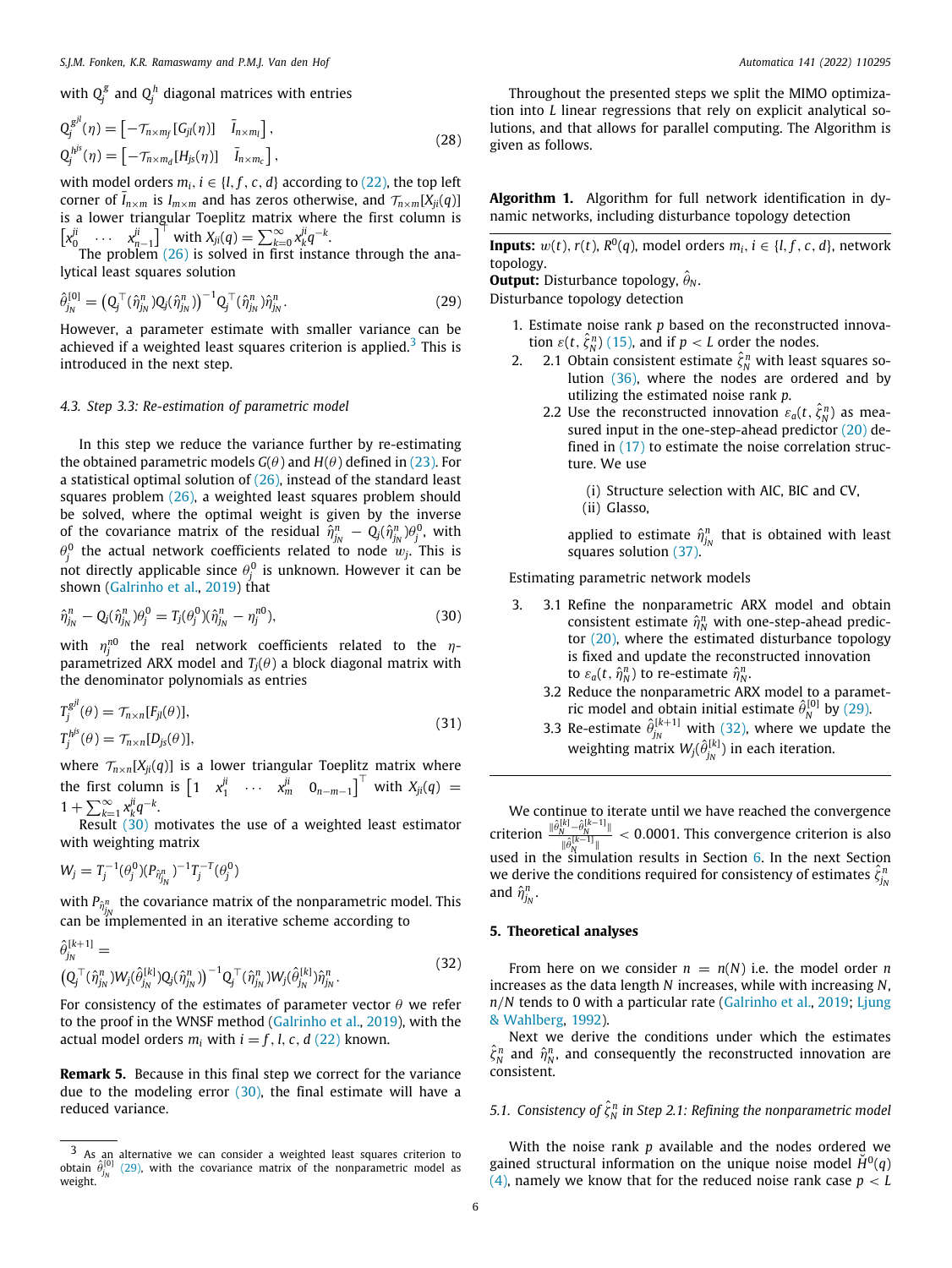the last  $L-p$  columns in  $\check{H}^0(q)$  are  $\begin{bmatrix} 0 & I \end{bmatrix}^\top$ . Moreover, taking the inverse of  $\check{H}^0(q)$  does not affect the last  $\vec{L} - p$  columns since

$$
(\check{H}^0)^{-1} = \begin{bmatrix} (H_a^0)^{-1} & 0\\ -(H_b^0 - \Gamma^0)(H_a^0)^{-1} & I \end{bmatrix}.
$$
 (33)

As a result the term  $(\breve{H}^{0}(q))^{-1}R^{0}(q)$  in the one-step predictor [\(11\)](#page-2-7), has the following structure

$$
(\check{H}^0)^{-1}R^0 = \begin{bmatrix} (H_a^0)^{-1}R_a^0 & 0\\ -(H_b^0 - \Gamma^0)(H_a^0)^{-1}R_a^0 & R_b^0 \end{bmatrix},
$$
\n(34)

with the second block column consisting of known terms only. This allows in the parametrization of the predictor  $(9)$  $(9)$  to replace the square polynomial  $\overline{B}(\zeta)$  with a non-square polynomial  $B(\zeta)$ , leading to

$$
\hat{w}(t|t-1,\zeta) = (I - \check{A}(\zeta))w(t) + B(\zeta)r_a(t) + \begin{bmatrix} 0\\ R_b^0 \end{bmatrix}r_b(t)
$$

$$
= \varphi(t)\zeta + \begin{bmatrix} 0\\ R_b^0 \end{bmatrix}r_b(t),
$$
(35)

with  $\varphi(t)$  composed of the appropriate terms in w and  $r_a$ .

Note that for an actual network with representation  $G^0$ ,  $\check{H}^0$ ,  $R^0$ , the one-step predictor is still given by  $(11)$ , but now the predictor model ([35](#page-6-2)) can use the known external excitation signals *r*<sub>*b*</sub>(*t*). The ARX model is estimated according to  $\hat{\zeta}_N^n = \arg \min_{\zeta} \frac{1}{N}$  $\sum_{t=1}^{N} \varepsilon^{T}(t, \zeta) \varepsilon(t, \zeta)$ , with  $\varepsilon(t, \theta) = w(t) - \hat{w}(t|t-1; \zeta)$ , leading to the analytical solution:

$$
\hat{\zeta}_N^n = \left[ \frac{1}{N} \sum_{t=1}^N \varphi(t) \varphi^\top(t) \right]^{-1} \frac{1}{N} \sum_{t=1}^N \varphi(t) \left[ w(t) - \begin{bmatrix} 0 \\ R_b^0 \end{bmatrix} r_b(t) \right]. \tag{36}
$$

Note that [Remark](#page-3-4) [1](#page-3-4) holds and therefore predictor ([35](#page-6-2)) can be decomposed in separate predictors for each node. The conditions for consistency are formulated in [Proposition](#page-6-3) [1](#page-6-3) and the proof is added in the [Appendix](#page-9-1).

<span id="page-6-3"></span>**Proposition 1** (*Consistency*  $\hat{\zeta}_N^n$ ). *Consider a dynamic network that satisfies [Assumption](#page-2-9)* [1](#page-2-9)*. Additionally, consider the one-step-ahead predictor* ([35](#page-6-2)). Then the transfer function matrices  $(H^0(q))^{-1}(I G^0(q)$ ) and  $(\breve{H}^0(q))^{-1}\begin{bmatrix} R^0_a(q)^\top & 0 \end{bmatrix}^\top$  are consistently estimated with *the analytical solution* ([12](#page-2-8))*, if the following conditions hold:*

- *(1) The external excitation r*(*t*) *is uncorrelated to the noise e*(*t*)*.*
- *(2) The spectral density of*  $\kappa(t) = \begin{bmatrix} r_a(t)^\top & w(t)^\top \end{bmatrix}^\top$ ,  $\Phi_{\kappa}(\omega) > 0$ *for a sufficiently high number of frequencies* ω*.*
- *(3)*  $\check{A}(q, \zeta)$  *and B*( $q, \zeta$ ) *are of high order, such that n*  $\rightarrow \infty$ *.*

**Remark 6.** Condition (1) and (2) of [Proposition](#page-6-3) [1](#page-6-3) are given for all signals present in the network. These conditions remain unchanged when we convert from a MIMO predictor to *L* linear regressions. Therefore the proof also holds for a predictor assessed per node.

### **Proof.** See [Appendix](#page-9-1).

5.2. Consistency of  $\hat{\eta}^n_N$  in Step 3.1: Refining the nonparametric model

A refined nonparametric model is estimated by exploiting the information on the noise topology in the form of a structured  $p$  polynomial model  $B(\eta_j)$  for  $H_{js}(\eta_j)$  in the predictor ([20](#page-3-0)), leading to the analytical solution

$$
\hat{\eta}_N^n = \left[ \frac{1}{N} \sum_{t=1}^N \varphi(t) \varphi^\top(t) \right]^{-1} \frac{1}{N} \sum_{t=1}^N \varphi(t) \left[ w(t) - R^0 r(t) \right]. \tag{37}
$$

with  $\varphi(t)$  composed of the appropriate terms in w and  $\varepsilon(\hat{\eta}_N^n)$ . The conditions for consistency are formulated in [Proposition](#page-6-4) [2.](#page-6-4)

**Proposition 2** (*Consistency*  $\hat{\eta}_N^n$ ). *Consider a dynamic network that satisfies [Assumption](#page-2-9)* [1](#page-2-9) *and [Proposition](#page-6-3)* [1](#page-6-3)*, and assume the disturbance topology is estimated correctly. Additionally, consider the one-step-ahead predictor* [\(20\)](#page-3-0) *for all j. Then the transfer function matrices of*  $G^0(q)$  and  $\check{H}^0(q) - I$  are consistently estimated with the analytical solution  $\hat{\eta}_N^n$  [\(37\)](#page-6-1), if the following conditions hold:

- *(1)* For all *j*, the spectral density  $\Phi_{\bar{k}}(\omega)$  of  $\bar{k}(t) :=$  $\begin{bmatrix} w_{\{N_j\}}(t)^\top & e_{\{V_j\}}(t)^\top \end{bmatrix}^\top$ , satisfies  $\Phi_{\bar{\kappa}}(\omega) > 0$  for a sufficiently *high number of frequencies* ω*.*
- <span id="page-6-5"></span>*(2) The data generating system is in the model set, i.e. there exists a*  $\eta_0$  *such that*  $G(q, \eta_0) = G^0(q)$  *and*  $\bar{H}(q, \eta_0) = \tilde{H}^0(q) - I$ .

# **Proof.** See [Appendix](#page-9-1).

With consistent estimate  $\hat{\eta}_N^n$  we can update the reconstructed  $\text{innovation } \varepsilon(t, \hat{\eta}_N^n) = \left[\varepsilon_a(t, \hat{\eta}_N^n)^\top \quad \varepsilon_b(t, \hat{\eta}_N^n)^\top\right]^\top \text{ consistently for}$ each time step  $t = 1, \ldots, N$ 

<span id="page-6-2"></span>
$$
\varepsilon(t, \hat{\eta}_N^n) \to \breve{e}(t) \qquad \text{w.p. } 1 \text{ as } N \to \infty \,\forall t,
$$
 (38)

where the innovation is reconstructed per node according to  $\varepsilon_i(t, \eta) = w_i(t) - \hat{w}_i(t|t-1, \eta)$  using one-step-ahead predictor  $(20)$  $(20)$  $(20)$ .

**Remark 7.** Note that Condition [\(2\)](#page-6-5) of [Proposition](#page-6-4) [2](#page-6-4) incorporates the condition that the noise rank *p* is chosen correctly, and the disturbance model is flexible enough to represent the exact disturbance topology of the network.

<span id="page-6-0"></span>Following the line of reasoning in [Van den Hof and Ramaswamy](#page-11-35) ([2020\)](#page-11-35), the spectral conditions in [Propositions](#page-6-3) [1](#page-6-3) and [2](#page-6-4), which are actually data informativity conditions, can generically be replaced by path-based conditions on the graph of the network model set.

#### *5.3. Generic data informativity conditions*

<span id="page-6-6"></span>Condition (2) of [Proposition](#page-6-3) [1](#page-6-3) and Condition (1) of [Propo](#page-6-4)[sition](#page-6-4) [2](#page-6-4) is a spectral data informativity condition on internal node signals in  $w$ , and it is difficult to interpret it for an experimenter. In this section we replace the spectral condition with a path-based data informativity condition in a generic sense,<sup>[4](#page-6-6)</sup> i.e. independent of the numerical values of the network dynamics. By doing so we can evaluate if data informativity is satisfied based on the network and disturbance topology, and the properties of the external signals. Next we formulate the conditions in terms of properties and locations of the external signals analogous to [Lemma](#page-2-4) [1](#page-2-4) and Proposition 1 from [Van den Hof and Ramaswamy](#page-11-35) ([2020\)](#page-11-35), by means of vertex-disjoint paths from external signals to internal node signals, where two paths are vertex-disjoint if they have no nodes in common, including their start and end nodes ([Van der Woude](#page-12-10), [1991](#page-12-10)). The consequences are illustrated in a 6-node example.

#### *5.3.1. Vertex-disjoint paths*

The generic version of Condition (2) of [Proposition](#page-6-3) [1](#page-6-3) is given in [Proposition](#page-6-7) [3](#page-6-7).

<span id="page-6-7"></span>**Proposition 3.** *The spectrum condition*  $\Phi_{\kappa}(\omega) > 0$  *for*  $\kappa(t) =$  $\begin{bmatrix} r_a(t)^\top & w(t)^\top \end{bmatrix}^\top$  *in Condition (2) of [Proposition](#page-6-3)* [1](#page-6-3) *is generically*  $\int$  satisfied if there are L vertex-disjoint paths from  $\left[r_b(t)^\top \quad e(t)^\top\right]^\top$ *to*  $w(t)$ *.* 

#### <span id="page-6-1"></span>**Proof.** See [Appendix](#page-9-1).

<span id="page-6-4"></span><sup>4</sup> Genericity is considered in the sense that the corresponding property holds for almost all models in the model set, possibly excluding a set of measure 0.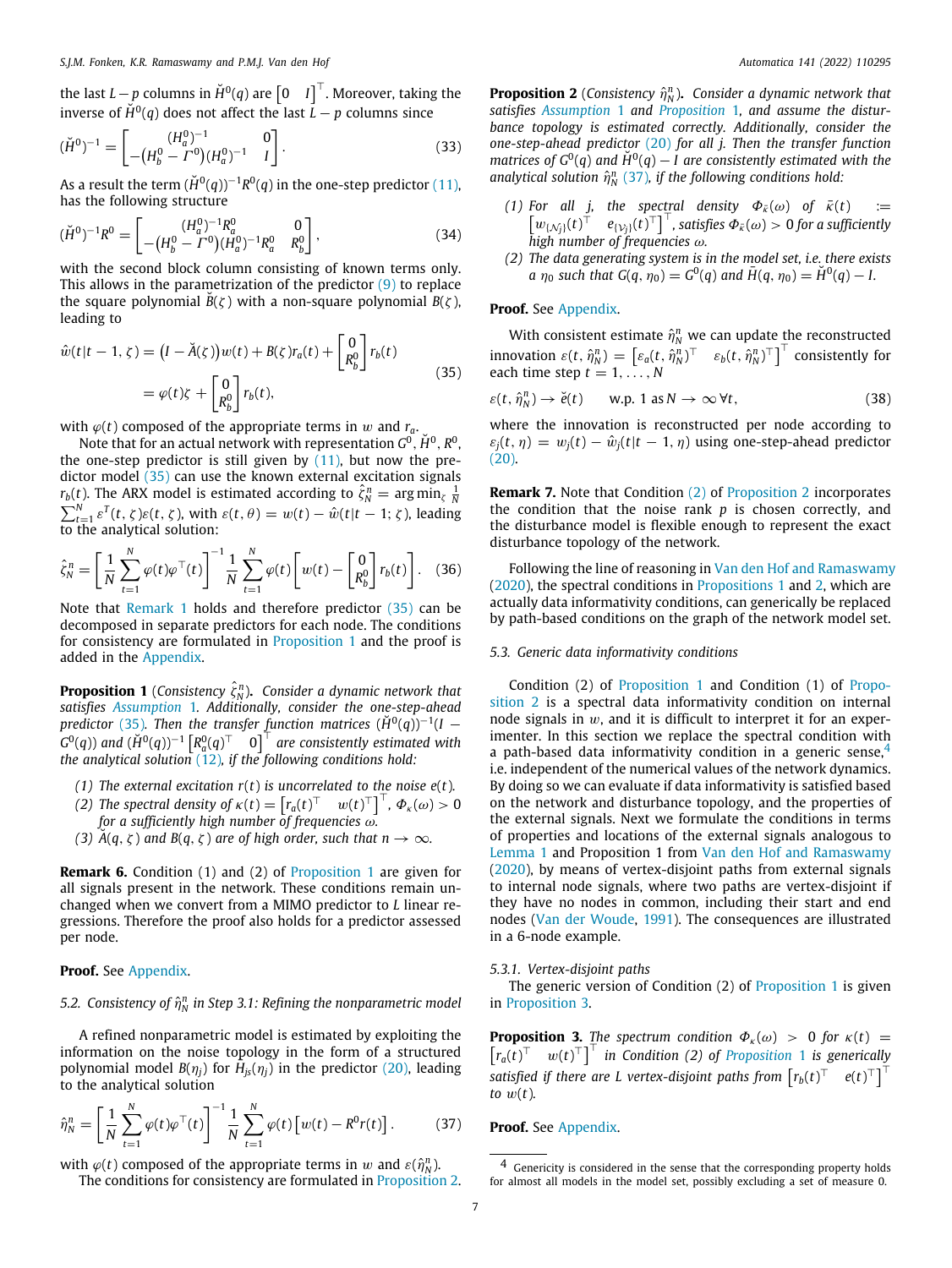

<span id="page-7-2"></span>**Fig. 1.** 6-node dynamic network with reduced rank noise that has rank  $p = 4$ , no  $r(t)$  signals are shown. The arrows represent the edges for which  $G_{ji}^0\neq0$ and  $H_{ji}^0 \neq 0$ , where the arrows indicated in red are examples of the two vertex disjoint paths needed to satisfy [Proposition](#page-7-1) [4](#page-7-1) for output  $w_3(t)$ . (For interpretation of the references to color in this figure legend, the reader is referred to the web version of this article.)

[Proposition](#page-6-7) [3](#page-6-7) gives a sufficient generic path-based condition that requires to have external excitation signals at certain locations in the network, combining data informativity conditions with identifiability ([Van den Hof & Ramaswamy](#page-11-35), [2020\)](#page-11-35).

The set  $\mathcal V$  denotes the set of indices of all the disturbing noise signals, where  $\mathcal{V}_j$  is a subset of  $\mathcal{V}.$  For the generic condition for Condition (1) of [Proposition](#page-6-4) [2](#page-6-4) we introduce notation  $e_{\{\mathcal{X}_{j}\}}(t)$ , where  $x_j$  is the set of indices of all the disturbing noise signals excluding indices that are already present in set  $V_j$ , i.e.  $\mathcal{X}_j = \mathcal{V}/\mathcal{V}_j$ .

**Proposition 4.** *The spectrum condition*  $\Phi_{\bar{k}}(\omega) > 0$  *for*  $\bar{k}(t) =$  $\left[w_{\{N_j\}}(t)^\top \quad e_{\{V_j\}}(t)^\top\right]^\top$  in Condition (1) of *[Proposition](#page-6-4)* [2](#page-6-4) is gener*ically satisfied if there are Cardinal*{N*j*} *vertex-disjoint paths from*  $\left[ r(t)^\top \quad e_{\{X_j\}}(t)^\top \right]^\top$  to  $w_{\{\mathcal{N}_j\}}(t)$ .

# **Proof.** See [Appendix](#page-9-1).

[Proposition](#page-7-1) [4](#page-7-1) gives a sufficient generic path based condition that requires external excitation signals at certain locations such that  $\Phi_{\vec{k}}(\omega) > 0$  for a sufficiently high number of frequencies.

**Remark 8.** If we want to identify only the *j*th row of the network (or only part of the network), we can consider the predictor in [Proposition](#page-6-4) [2](#page-6-4) only for node *j* and satisfy the conditions in [Propositions](#page-6-4) [2](#page-6-4) and [4](#page-7-1) for node *j*.

Next we elaborate the vertex-disjoint path conditions by means of an example where a network is subject to reduced rank noise.

#### *5.3.2. Reduced rank noise example*

<span id="page-7-3"></span>We consider a 6-node network that satisfies [Assumption](#page-2-9) [1](#page-2-9) and is subject to reduced rank noise of rank  $p = 4$  shown in [Fig.](#page-7-2) [1.](#page-7-2) This 6-node example is additionally used in the simulations in Section [6](#page-7-0), and is further defined in [Appendix](#page-11-36) [E.](#page-11-36) The nodes are ordered such that the first *p* nodes are subject to full rank noise. Moreover, we assume the disturbance topology is correctly estimated.

The goal of this example is to elaborate on the path-based data informativity conditions given in [Propositions](#page-6-7) [3](#page-6-7) and [4](#page-7-1). To be more specific, we show which external excitation signals are sufficient in order to satisfy the spectral Condition (2) in [Proposition](#page-6-3) [1](#page-6-3) and Condition (1) in [Proposition](#page-6-4) [2](#page-6-4). In the example we have external noise signals  $e(t) = \begin{bmatrix} e_1(t) & \dots & e_4(t) \end{bmatrix}^\top$  and external excitation signals  $r_k(t)$ , for simplicity we assume  $\overline{R}^0$  contains elements that are either 0 or 1.

In order to satisfy [Proposition](#page-6-7) [3,](#page-6-7) we require  $L = 6$  vertexdisjoint paths from  $\left[ r_b(t)^\top \quad e(t)^\top \right]^\top$  to w(*t*). The first  $p =$ 4 nodes, denoted by  $w_a(t)$ , are excited by the noise  $e(t)$ ; we therefore require at least  $L - p = 2$  external excitation signals  $r_k(t)$  on the last 2 nodes  $w_b(t) = \begin{bmatrix} w_5(t) & w_6(t) \end{bmatrix}^\top$ , i.e.  $r_b(t) = \begin{bmatrix} r_5(t) & r_6(t) \end{bmatrix}^\top$  with  $R_b = I \in \mathbb{R}^{2 \times 2}$ . Therefore we satisfy [Proposition](#page-6-7) [3](#page-6-7) since we have 6 vertex-disjoint paths from  $\left[ e(t)^\top \quad r_b(t)^\top \right]^\top$  to  $\left[ w_a(t)^\top \quad w_b(t)^\top \right]^\top$ .

To show how [Proposition](#page-7-1) [4](#page-7-1) is satisfied, we first consider output node  $w_3(t) = G_{31}(\eta)w_1(t) + G_{35}(\eta)w_5(t) + H_{32}(\eta)e_2(t) +$ *H*<sub>33</sub>(*n*)*e*<sub>3</sub>(*t*), that has  $w_{\{N_3\}}(t) = \left[w_1(t) \quad w_5(t)\right]^T$  and  $e_{\{V_3\}}(t) =$  $\begin{bmatrix} e_2(t) & e_3(t) \end{bmatrix}^\top$ . We need Cardinal $\{N_3\} = 2$  vertex-disjoint paths from  $\left[r(t)^\top\right]^\top e_{\{\lambda_j\}}(t)^\top\right]^\top$  to  $w_{\{\mathcal{N}_3\}}(t)$ . There already exist 2 vertex disjoint paths from  $e_{\{X_j\}}(t) = \begin{bmatrix} e_1(t) & e_4(t) \end{bmatrix}^\top$  to  $w_{\{X_j\}}(t)$ . This shows that [Proposition](#page-7-1) [4](#page-7-1) is satisfied by the two vertex disjoint paths from  $e_1(t) \rightarrow w_1(t)$  and from  $e_4(t) \rightarrow w_6(t) \rightarrow w_5(t)$  as indicated in red in [Fig.](#page-7-2) [1](#page-7-2). If we apply the same reasoning to the other nodes we see that for node

- $w_1(t)$  with  $w_{\{N_1\}}(t) = w_4(t)$ , there exists a vertex-disjoint path from  $e_2(t) \rightarrow w_4(t)$ .
- $w_2(t)$  with  $w_1(x_2)(t) = w_5(t)$ , there exists a vertex-disjoint path from  $e_3(t) \rightarrow w_5(t)$ .
- $w_4(t)$  with  $w_{\{N_4\}}(t) = w_2(t)$ , there exists a vertex-disjoint path from  $e_3(t) \rightarrow w_5(t) \rightarrow w_2(t)$
- $w_5(t)$  with  $w_{\{N_5\}}(t) = \begin{bmatrix} w_1(t) & w_6(t) \end{bmatrix}^\top$ , there exist 2 vertexdisjoint paths from  $e_1(t) \rightarrow w_1(t)$  and from  $e_4(t) \rightarrow$  $w_6(t)$ .
- <span id="page-7-1"></span>•  $w_6(t)$  with  $w_{\lbrace \mathcal{N}_3 \rbrace}(t) = w_3(t)$ , there exists a vertex-disjoint path from  $e_3(t) \rightarrow w_3(t)$ .

In order to satisfy **[Proposition](#page-7-1) [4](#page-7-1)** we therefore do not require additional external excitation signals  $r_k(t)$ .

Consequently, in order to identify the full network for the given example, it is sufficient to add external signals  $r_b(t)$  =  $\begin{bmatrix} r_5(t) & r_6(t) \end{bmatrix}^\top$  with  $R_b = I \in \mathbb{R}^{2 \times 2}$  that satisfies [Proposition](#page-6-7) [3](#page-6-7).

# **6. Numerical simulations**

<span id="page-7-0"></span>In this section we show the results of different steps in Algorithm 1. We assume  $R^0 = I$ , and consider the system given in [Fig.](#page-7-2) [1](#page-7-2) and [Appendix](#page-11-36) [E](#page-11-36).

For the simulation study we use normally distributed zero mean white external signals, where {*r*(*t*)} has a variance of 5 and the vector of *e*-signals has variances {0.1, 0.2, 0.3, 0.4}. We simulate the nodes according to  $w(t) = (I - G^0)^{-1}(R^0 r(t) + H^0 e(t))$ and perform  $M = 100$  Monte Carlo runs over five data lengths logarithmically spaced between 300 and 50000. For each of the data lengths *N* a specific value of the model order *n* is chosen according to  $n = 10, 20, 30, 40, 40$ , for increasing values of N. The actual model orders  $m_i$ ,  $i \in \{l, f, c, d\}$  can be derived from [Appendix](#page-11-36) [E.](#page-11-36)

Next we describe the noise rank estimation results of step 1 of Algorithm 1.

#### *6.1. Rank p and ordering of the nodes*

In order to obtain the noise rank *p* we perform a rank test (singular value decomposition) on covariance matrix  $\Lambda$  [\(13\)](#page-3-5). For data length  $N = 300$ , the singular values averaged over the 100 Monte Carlo runs are

 $svd(\hat{A}_N) = [0.37 \quad 0.26 \quad 0.21 \quad 0.06 \quad 2.13 \cdot 10^{-8} \quad 1.96 \cdot 10^{-9}]$ where we see that the last two singular values are close to zero. As data length increases the last two values converge even closer to zero. For  $N = 50000$  we obtain the following averaged singular values

 $svd(\hat{\Lambda}_N) = [0.59 \ 0.40 \ 0.39 \ 0.10 \ 4.04 \cdot 10^{-13} \ 1.24 \cdot 10^{-13}]$ showing that a clear gap between the fourth and fifth singular value points to a correct rank estimate of 4.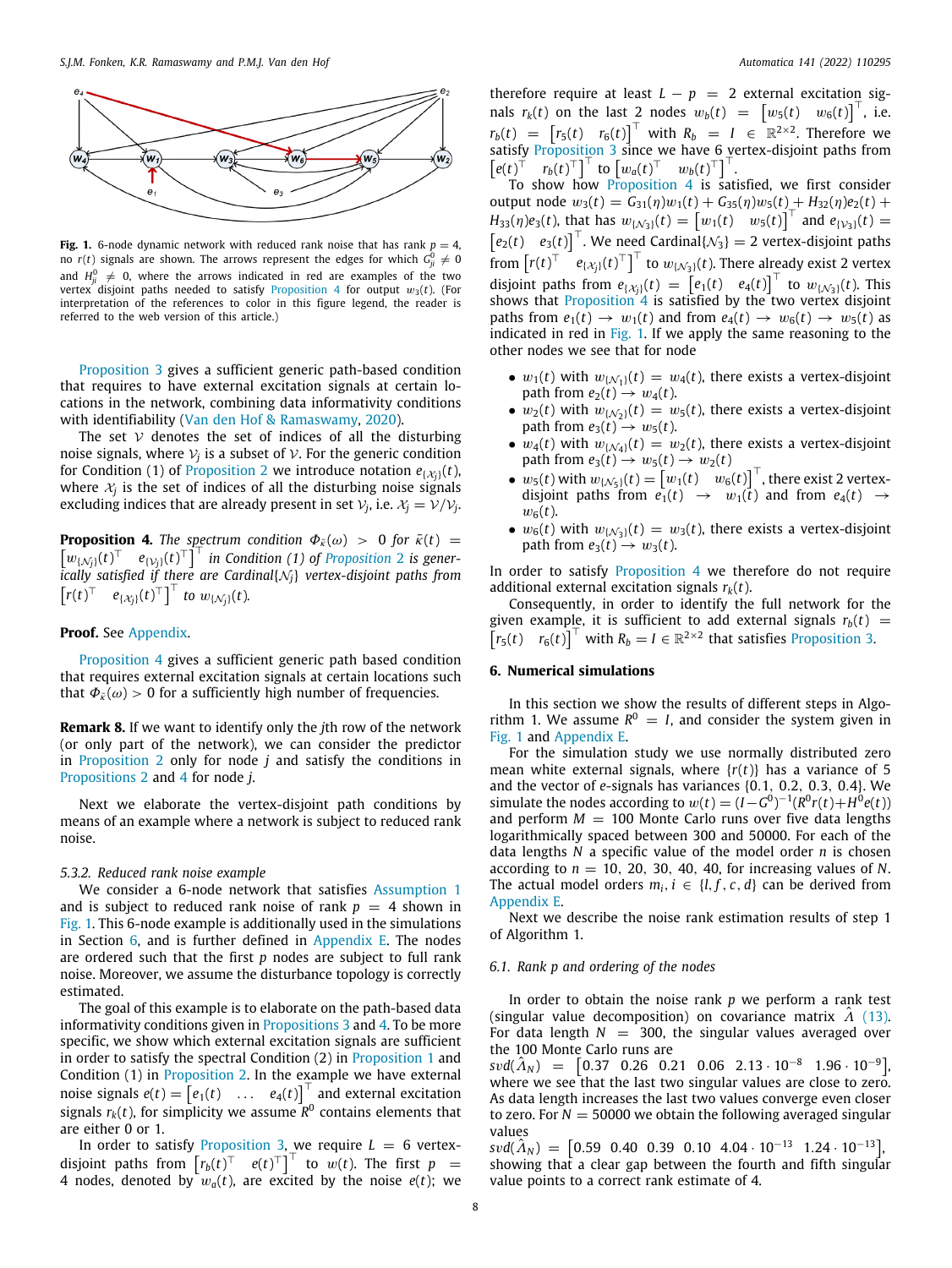Finally with the noise rank *p* available we can reorder the nodes such that  $\begin{bmatrix} I_p & 0 \end{bmatrix} \Pi^\top \hat{\Lambda} \Pi \begin{bmatrix} I_p & 0 \end{bmatrix}^\top$  has rank p.

Next we show the disturbance topology detection results of step 2 of Algorithm 1.

### *6.2. Topology estimation of the disturbance model*

For the topology detection we are interested in which indices belong in set  $\mathcal{V}_j$  for all *j*, where the indices indicate where the edges are located in the disturbance model. We evaluate the performance of the topology detection by evaluating the tradeoff between overestimating and underestimating the number of edges, that is typically used in receiver operating characteristic (ROC) curves [\(Hajian-Tilaki](#page-11-37), [2013](#page-11-37)).

If an edge is present in both the data generating disturbance and the estimated disturbance topology, we count this edge as a true positive (TP). If an edge is present in the estimated disturbance topology but does not exist in the data generating system, we count this edge as a false positive (FP). Additionally we let *Pos* indicate the total number of existing edges and *Neg* indicates the total number of non-existing edges in the disturbance model. The ROC curve plots the true positive rate (*TPR*) versus the false positive rate (*FPR*), with

$$
TPR = \frac{TP}{Pos}, \quad FPR = \frac{FP}{Neg}, \tag{39}
$$

where  $FPR = 0$  and  $TPR = 1$  represented by the point  $(0, 1)$ , indicates the topology is perfectly reconstructed. We evaluate the closeness to the point (0, 1) by utilizing the distance function

$$
dis = \sqrt{FPR^2 + (1 - TPR)^2},\tag{40}
$$

For the structure selection procedure we test all possible combinations in set  $V_i$  and employ AIC, BIC and CV. For AIC we use

$$
\frac{1}{2}\log\Bigl(V_{j_N}(\hat{\eta}_{j_N}^n)\Bigr) + \frac{n_{p_j}}{N},\qquad(41)
$$

with *n<sup>p</sup><sup>j</sup>* the number of estimated parameters for node *j* and

$$
V_{j_N}(\hat{\eta}_{j_N}^n) = \frac{1}{N} \sum_{t=1}^N \varepsilon_j(t, \hat{\eta}_{j_N}^n)^2.
$$
 (42)

For BIC we use

$$
N * \log (V_{j_N}(\hat{\eta}_{j_N}^n)) + N(\log(2\pi) + 1) + n_{p_j} \log(N). \tag{43}
$$

From these simulations we select set  $V_i$  that gives the smallest AIC or BIC value. For the CV we split the data  $Z^N = Z^{(1)}Z^{(2)}$  in a training set  $Z^{(1)}$  of length  $\frac{2}{3}(N+1)$  and obtain the estimates for the different combinations in set  $V_i$  according to

$$
\hat{\eta}_{j_N}^{(1)} = \underset{\eta}{\text{argmin}} V_{j_N}(\eta_j, Z^{(1)}), \tag{44}
$$

With the validation set  $Z^{(2)}$ , that contains the remaining data of length  $N^{(2)} = \frac{1}{3}(N + 1)$ , we minimize objective function

$$
V_{j_N}(\hat{\eta}_{j_N}^{(1)}, Z^{(2)}) = \frac{1}{N^{(2)}} \sum_{t=1}^{N^{(2)}} \varepsilon_j(t, \hat{\eta}_{j_N}^{(1)})^2,
$$
\n(45)

and select the set  $V_i$  that gives the smallest root mean squared error (RMSE)

$$
RMSE_j = \sqrt{V_{j_N}(\hat{\eta}_{j_N}^{(1)}, Z^{(2)})}.
$$
\n(46)

For Glasso we fully parametrize the disturbance model, using the known topology of  $G^0$  and fixed  $R^0 = I$ . We inspect all elements of the disturbance model matrix that is parametrized with the



<span id="page-8-0"></span>**Fig. 2.** *dis* as a function of *N*, averaged over the Monte Carlo runs.

Glasso estimates ([21](#page-4-1)). If element  $H_{ii}(\hat{\eta}_N)$  of the disturbance model matrix contains nonzero Glasso estimates we say this element contains dynamics, and therefore an edge is present and  $i \in V_j$ . To prevent arbitrary small Glasso estimates are seen as dynamics we define a tolerance, where the Glasso estimates are nonzero if the *l*<sup>2</sup> norm of these estimates is larger than 10−<sup>3</sup> . The choice to include the estimates of  $G_i(n)$  in the penalization is due to the implementation of Glasso ([Boyd, Parikh, & Chu](#page-11-38), [2011](#page-11-38)). For good estimates on the disturbance topology, we utilize the known topology of  $G^0$  and deal with known  $R^0r(t)$  signals appropriately.

Tuning of λ*<sup>j</sup>* is done via a grid based search similar to the CV structure selection. First we select a grid  $\lambda_j^{grid} = \{0, 25, \dots, 25\}$ 50, . . . , 2000} containing  $\lambda_j$  values to test. For each grid point we estimate  $\hat{\eta}^{grid}_j$  using Glasso, from where the topology is derived by inspecting the disturbance model for dynamics as mentioned before, and fix the topology  $H_j^{grid}$  per node. Next we apply CV using topology  $H_j^{\text{grid}}$  and estimate the RMSE<sub>*j*</sub>. The grid point with the lowest RMSE<sub>j</sub> is selected as the  $\lambda_j$  value. Repeating the tuning procedure over a number of runs gives the minimally required value for  $\lambda_j$ . The tuning procedure is applied to all nodes for the different data lengths *N*.

[Fig.](#page-8-0) [2](#page-8-0) shows the topology detection results, with the distance averaged over 100 Monte Carlo runs. The BIC is a consistent information criterion [\(Kass & Raftery](#page-11-31), [1995;](#page-11-31) [Schwarz,](#page-11-32) [1978\)](#page-11-32), meaning that the estimated disturbance topology will converge to the actual topology if  $N \to \infty$ . However, as can be seen in the results in [Fig.](#page-8-0) [2,](#page-8-0) the full convergence of the BIC procedure is not reached for the given data lengths. Until the BIC procedure converges to the actual disturbance topology, it tends to underestimate the number of edges that are actually present, therefore the mismatch in the distance function is caused by not detecting all the TP's. The AIC is not a consistent information criterion, but has a faster convergence rate compared to the BIC ([Zhang](#page-12-11), [1993\)](#page-12-11). The AIC tends to overestimate the number of edges, meaning the mismatch is caused by detecting the FP's. The CV is comparable to AIC but has a slower convergence rate. Finally the Glasso seems to have the best of both AIC and BIC. However, these results heavily depend on the selected tuning parameter  $\lambda$ , where it is not guaranteed that a suitable  $\lambda$  exists.

Next we show the parametric estimation results of step 3 of Algorithm 1, where we fix the estimated disturbance topology. Based on the results in [Fig.](#page-8-0) [2](#page-8-0) we have fixed the correctly estimated disturbance topology obtained with Glasso for  $N = 50000$ , where  $TPR = 1$  and  $FPR = 0$ .

#### *6.3. Estimating the parametric model*

Next we present the results of the estimation of the parametric model. Because Algorithm 1 is consistent we have a negligible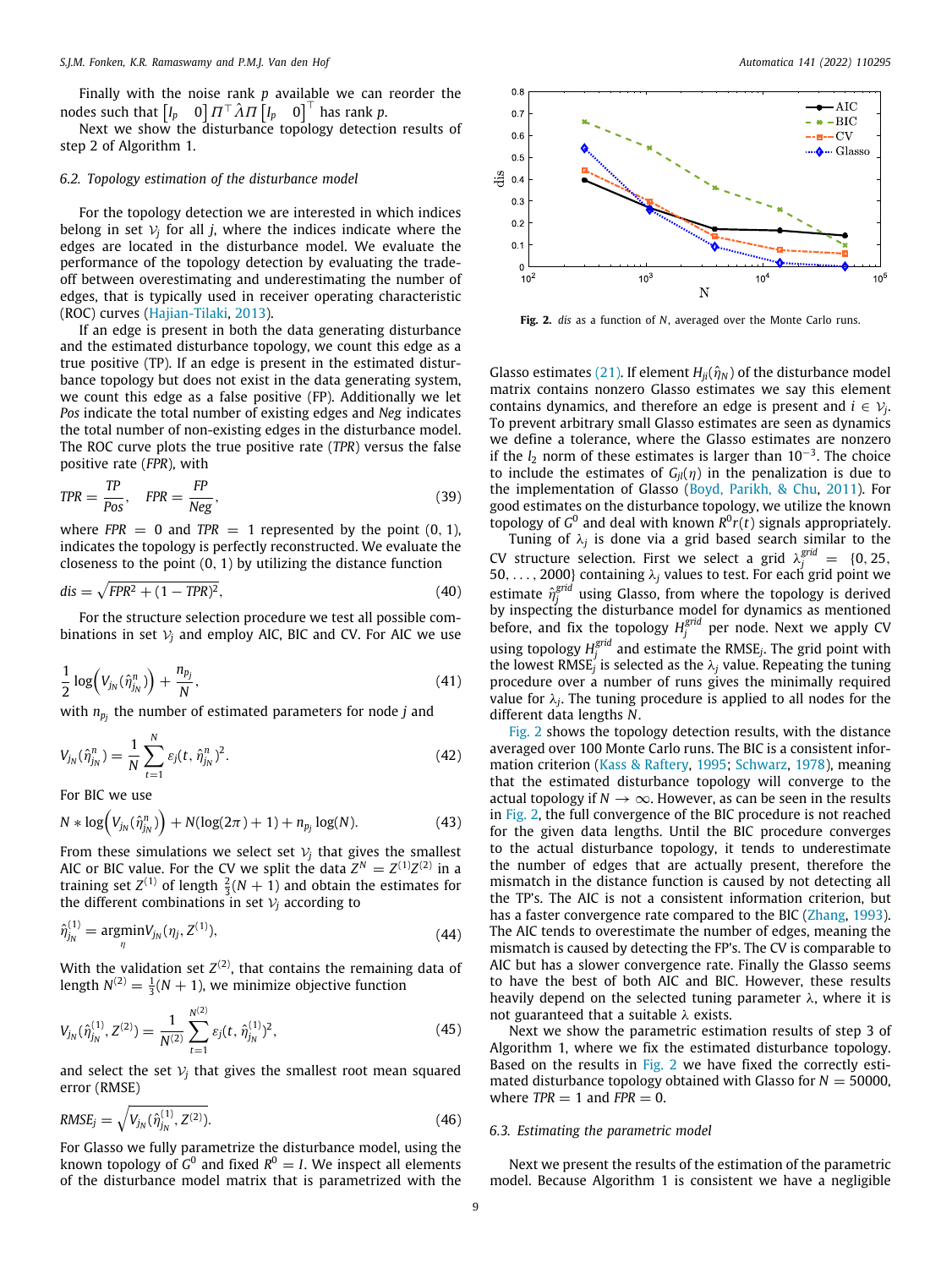

<span id="page-9-2"></span>**Fig. 3.** MSE between  $\hat{\theta}_N$  and  $\theta_0$  as function of sample size, averaged over the Monte Carlo runs, obtained with Algorithm 1 with  $R^0 = I$ , where subscript  $\{t\}$ indicates the use of the true (unknown) white noise as a predictor input instead of the reconstructed innovation.



<span id="page-9-3"></span>**Fig. 4.** MSE between  $\hat{\theta}_N$  and  $\theta_0$  as function of sample size, averaged over the Monte Carlo runs, obtained with Algorithm 1 with  $R^0 = \begin{bmatrix} 0 & R_b^{0^{\top}} \end{bmatrix}$ ]⊤ and  $R_b = I \in \mathbb{R}^{2 \times 2}$ , where subscript {*t*} indicates the use of the true (unknown) white noise as a predictor input instead of the reconstructed innovation.

bias and the mean squared error (MSE) represents the variance. For the simulations we use the correct estimated disturbance topology from the previous step. Additionally, for Step 3.2 of Algorithm 1, we compute the  $\hat{\theta}_{i_{\alpha}}^{[0]}$  in (29) using the covariance  $j_N^{[0]}$  in ([29](#page-5-4)) using the covariance matrix of the nonparametric model as weighting. [Figs.](#page-9-2) [3](#page-9-2) and [4](#page-9-3) present the sample MSE that is computed according to  $MSE(N) =$  $\frac{1}{M} \sum_{c=1}^{M} \|\hat{\theta}_{N,c} - \theta_0\|^2$ , where *c* indicates the Monte Carlo run and  $\hat{\theta}_{N,c}$  the final estimate [\(32](#page-5-5)). In [Fig.](#page-9-2) [3](#page-9-2) we use  $R^0 = I$  in the data generating network, and in [Fig.](#page-9-3) [4](#page-9-3) we use  $R^0 = \begin{bmatrix} 0 & R^0_h \end{bmatrix}^T$ *b* ]⊤ with  $R_b = I \in \mathbb{R}^{2 \times 2}$  according to Section [5.3.2.](#page-7-3) The solid lines represent Algorithm 1 where the estimates are obtained using the reconstructed innovation as input. The dotted lines represent Algorithm 1 where we use the realization of the actual noise *e*(*t*) as input, indicated by subscript {*t*}. The results for the whole network are shown, while using *L* linear regressions. Both simulations shown in [Figs.](#page-9-2) [3](#page-9-2) and [4](#page-9-3), typically perform  $k = 6$ iterations for data length  $N = 300$  in ([32](#page-5-5)). As the data length *N* increases the number of iterations performed decreases, where for  $N = 50000$  the simulations typically perform  $k = 2$  iterations. The MSE(*N*) improvement after the iterations is shown in [Table](#page-9-4) [1.](#page-9-4) From [Table](#page-9-4) [1](#page-9-4) we can derive that we benefit most from iterating *k* in the final step of Algorithm 1 if we do not have full excitation on the network with  $R^{\overline{0}} = I$ .

In [Figs.](#page-9-2) [3](#page-9-2) and [4](#page-9-3) we see convergence between the solid and dotted lines as the data length *N* increases. This indicates that as data length *N* increases the reconstructed innovation converges to the actual noise. Furthermore all MSE results continue to converge towards zero which is in line with the consistency proof.

| Table 1 |                  |
|---------|------------------|
|         | MSE improvement: |

<span id="page-9-4"></span>

| <sup>1</sup> . $\sum_{c=1}^{M}   \hat{\theta}_{N,c} - \theta_0  ^2 - \frac{1}{M} \sum_{c=1}^{M}   \hat{\theta}_{N,c}^{(1)} - \theta_0  ^2$ over k iterations. |
|---------------------------------------------------------------------------------------------------------------------------------------------------------------|
|---------------------------------------------------------------------------------------------------------------------------------------------------------------|

| $\overline{M}$ $\angle c=1$ $\Vert \overline{v}_{N,c} - \overline{v}_0 \Vert = \overline{M}$ $\angle c=1$ $\Vert \overline{v}_{N,c} - \overline{v}_0 \Vert$ over K iterations. |     |      |      |                                                                                                                 |       |  |
|--------------------------------------------------------------------------------------------------------------------------------------------------------------------------------|-----|------|------|-----------------------------------------------------------------------------------------------------------------|-------|--|
| N                                                                                                                                                                              | 300 | 1078 | 3873 | 13916                                                                                                           | 50000 |  |
|                                                                                                                                                                                |     |      |      | $R^0 = I$ $1.6 \cdot 10^{-3}$ $5.1 \cdot 10^{-5}$ $-1.2 \cdot 10^{-6}$ $-1.9 \cdot 10^{-7}$ $3.7 \cdot 10^{-8}$ |       |  |
| $R_h^0 = I$ 0.43                                                                                                                                                               |     | 0.26 | 0.15 | 0.07                                                                                                            | 0.01  |  |

The results of this simulation study support the consistency proof and we consistently estimate the BJ model structure, while employing a row-wise optimization.

#### **7. Conclusions**

<span id="page-9-0"></span>In this paper we present a multi-step least squares method for network identification, that can handle reduced rank noise with low computational burden. We follow a step wise procedure where we first extend the SLR identification method to detect the disturbance topology, and thereafter extend the WNSF method to consistently identify networks of general model structure, including a BJ model structure. For a BJ network, usually a nonconvex MIMO identification method is needed. In this paper, we show that we identify the BJ network using analytical solutions. Simulation results indicate that we can identify the disturbance topology of the given network with low error if the data length *N* is sufficiently large. We show that the presented method is consistent, and provide path based data informativity conditions, that guides where to allocate external excitation signals for the experimental design. Considering large networks subject to correlated and/or reduced rank noise, the presented method is promising due to its scalability and low variance results.

#### **Appendix A. Proof of [Proposition](#page-6-3) [1](#page-6-3)**

<span id="page-9-1"></span>Consider the prediction error for the predictor  $\hat{w}(t|t-1, \zeta)$ from ([35\)](#page-6-2):

$$
\varepsilon(t,\zeta) = w(t) - \hat{w}(t|t-1,\zeta) = \check{A}(\zeta)w(t) - \check{B}(\zeta)r(t),
$$
  
=  $\check{A}(\zeta)w(t) - B(\zeta)r_a(t) - \begin{bmatrix} 0 & R_b^{\top} \end{bmatrix}^{\top}r_b(t).$  (A.1)

With the data generating system  $(1)$  $(1)$  given as

<span id="page-9-5"></span>
$$
w(t) = (\check{A}^{0})^{-1}\check{B}^{0}r(t) + (\check{A}^{0})^{-1}\check{e}(t),
$$
  
with  $\check{A}^{0} = (\check{H}^{0})^{-1}(I - G^{0}), \quad \check{B}^{0} = (\check{H}^{0})^{-1}R^{0}$  (A.2)

we can rewrite the prediction error as

$$
\varepsilon(t,\zeta) = (\check{A}^0 - \Delta \check{A}(\zeta))w - (\check{B}^0 - \Delta \check{B}(\zeta))r
$$
 (A.3)

with  $\Delta \check{A}(\zeta) = \check{A}^0 - \check{A}(\zeta)$  and  $\Delta \check{B}(\zeta) = \check{B}^0 - \check{B}(\zeta)$ . Then with [\(A.2\)](#page-9-5) it follows that

$$
\varepsilon(t,\zeta) = \Delta \breve{B}(\zeta)r - \Delta \breve{A}(\zeta)w + \breve{e},\tag{A.4}
$$

and since the second block column of  $\tilde{B}(\zeta)$  is fixed and known, it follows that  $\Delta B(\zeta)r = \Delta B(\zeta)r_a$ . We now proceed by evaluating the *j*th component

$$
\varepsilon_j(t,\zeta) = \Delta B_j(\zeta) r_a - \Delta \breve{A}_j(\zeta) w + \breve{e}_j, \tag{A.5}
$$

where  $\Delta \check{A}_j(\zeta)$  and  $\Delta B_j(\zeta)$  are the rows of matrices  $\Delta \check{A}(\zeta)$  and  $\Delta B(\zeta)$  belonging to node *j*.

<span id="page-9-7"></span>The consistency proof consists of two steps:

- <span id="page-9-6"></span>(1) Show that the objective function is bounded from below by the noise variance<sup>[5](#page-9-6)</sup>  $\bar{V}_j(\zeta) := \bar{\mathbb{E}} \varepsilon_j^2(t, \zeta) \ge \sigma_{\breve{e}_j}^2$ , where the minimum is achieved for  $\Delta \check{A}_j(\zeta) = 0$  and  $\Delta \check{B}_j(\zeta) = 0$ .
- (2) Show that the global minimum is unique.

 $\overline{5}$   $\overline{\mathbb{E}}$  refers to the generalized expectation operator  $\lim_{N\to\infty}\frac{1}{N}\sum_{t=1}^{N}\mathbb{E}$ .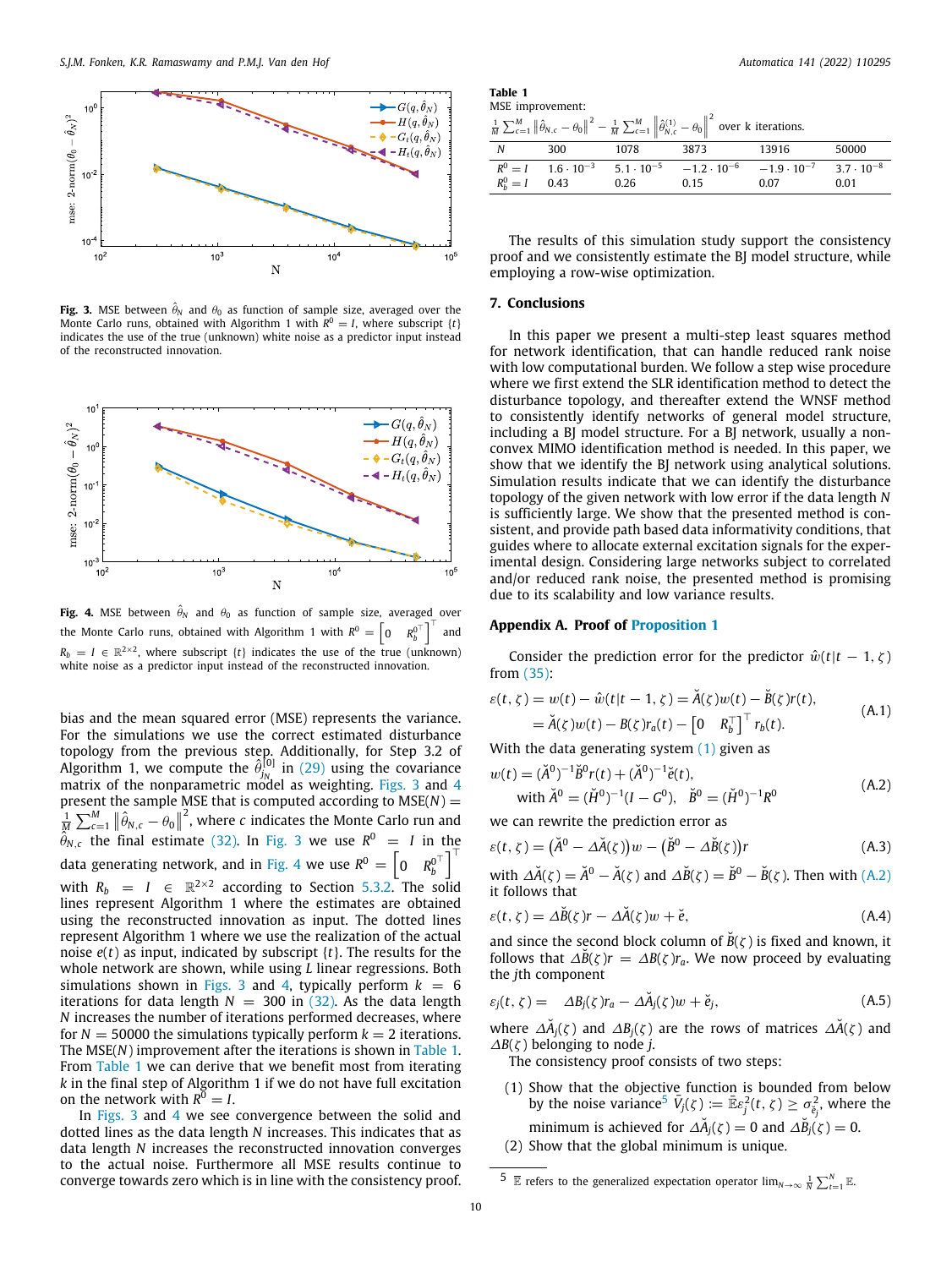#### *A.1. Consistency proof step (1)*

With ([A.2](#page-9-5)) substituted into ([A.5\)](#page-9-7), the expression for  $\varepsilon_i(t, \zeta)$ becomes

$$
\Delta B_j(\zeta)r_a - \Delta \breve{A}_j(\zeta) \Big( (\breve{A}^0)^{-1} \breve{B}^0 r + (\breve{A}^0)^{-1} \breve{e} \Big) + \breve{e}_j \tag{A.6}
$$

from which, due to the fact that  $\Delta \breve{A}_j(\zeta)$  is strictly proper and *r* and *e* are uncorrelated, it follows that *e*˘*<sup>j</sup>* is uncorrelated with the remaining terms in the expression. As a result, the objective function is given by

$$
\bar{V}_j(\zeta) = \mathbb{\bar{E}}\bigg[\bigg(\Delta B_j(\zeta)r_a - \Delta \check{A}_j(\zeta)w\bigg)^2\bigg] + \sigma_{\tilde{e}_j}^2,\tag{A.7}
$$

from which we can infer that  $\bar{V}_j(\zeta) \geq \sigma_{\breve{e}_j}^2$  with equality for  $\Delta \check{A}_j(\zeta) = 0$  and  $\Delta B_j(\zeta) = 0$ .

#### *A.2. Consistency proof step (2)*

For the second step we show that the minimum is unique, by showing that  $\overline{V}_j(\zeta) = \sigma_{\breve{e}_j}^2$  implies  $\Delta \breve{A}_j(\zeta) = 0$  and  $\Delta B_j(\zeta) =$ 0. With [\(A.7\)](#page-10-0) and by applying Parseval's theorem,  $\bar{V}_j(\zeta) = \sigma_{\breve{e}_j}^2$ implies

$$
\frac{1}{2\pi} \int_{-\pi}^{\pi} \Delta x^{\top} (e^{j\omega}, \zeta)^{\top} \Phi_{\kappa}(\omega) \Delta x (e^{-j\omega}, \zeta) d\omega = 0, \tag{A.8}
$$

with  $\varDelta x^{\top} = \begin{bmatrix} \varDelta B_j(\zeta) & -\varDelta \check{A}_j(\zeta) \end{bmatrix}$  and  $\kappa = \begin{bmatrix} r_a^{\top} & w^{\top} \end{bmatrix}^{\top}$ .

By Condition (2) the spectral density  $\varPhi_\kappa(\omega)$  is positive definite. Therefore Eq. ([A.8](#page-10-1)) holds only for  $\Delta x^{\top} = 0$  which is satisfied by Condition (3). The global minimum of  $\bar{V}_j(\zeta)$  is thus unique for  $\widetilde{A}_j(\zeta) = \widetilde{A}_j^0$  and  $\left[ B_j(\zeta) \right]$   $\widetilde{R}_j$   $\left] = \widetilde{B}_j^0$ , with  $\overline{R}_j = 0$  for  $j = 1, \ldots, p$ and  $\bar{R}_j$  is a row of  $R_b$  for  $j = p + 1, \ldots, L$ . □

#### **Appendix B. Proof of [Proposition](#page-6-4) [2](#page-6-4)**

For ease of notation we start with the MIMO notation of the one-step-ahead predictor [\(20](#page-3-0))

$$
\hat{w}(t|t-1,\eta) = G(\eta)w + kr + \bar{H}(\eta)\varepsilon_a(\hat{\zeta}_N^n),\tag{B.1}
$$

From [Proposition](#page-6-3) [1](#page-6-3) we know  $\hat{\zeta}_N^n$  is consistent, therefore

$$
\varepsilon(\hat{\zeta}_N^n) \to \check{e} \quad \text{w.p. 1 as } N \to \infty \,\forall t,
$$
\n(B.2)

and we can rewrite the one-step-ahead predictor as

$$
\hat{w}(t|t-1,\eta) = G(\eta)w + kr + \bar{H}(\eta)e
$$
\n(B.3)

Considering the data generating system in ([1\)](#page-1-1) the residual becomes

$$
\varepsilon(t, \eta) = w(t) - \hat{w}(t|t - 1, \eta)
$$
  
=  $\Delta G(\eta)w + H^0 e - \bar{H}(\eta)e$   
=  $\Delta G(\eta)w + \Delta \bar{H}(\eta)e + \begin{bmatrix} I \\ \Gamma^0 \end{bmatrix} e,$  (B.4)

where  $\Delta G(\eta) = G^0 - G(\eta)$ , and  $\Delta \bar{H}(\eta) = \begin{bmatrix} \Delta \bar{H}_a(\eta) \\ \Delta \bar{H}_a(\eta) \end{bmatrix}$  $\Delta \bar{H}_b(\eta)$ ] , with  $\Delta \bar{H}_a(\eta) = \bar{H}_a^0 - \bar{H}_a(\eta)$ , with  $\bar{H}_a = H_a - I$  and  $\Delta \bar{H}_b(\eta) = \bar{H}_b^0 - \bar{H}_b(\eta)$ , with  $\overrightarrow{H}_b = H_b - \overrightarrow{\Gamma}$ .

The residual per node is written as

$$
\varepsilon_j(t,\,\eta) = \sum_{l \in \mathcal{N}_j} \Delta G_{jl}(\eta) w_l + \sum_{s \in \mathcal{V}_j} \Delta \bar{H}_{js}(\eta) e_s + \breve{e}_j,\tag{B.5}
$$

where  $\varDelta G_{jl}(\eta) = G_{jl}^0 - G_{jl}(\eta)$  is an element of matrix  $\varDelta G(\eta)$ , and  $\Delta \bar{H}_{js}(\eta)$  is an element of matrix  $\Delta \bar{H}(\eta)$ .

The consistency proof consists of two steps

(1) Show that the objective function is bounded from below by the noise variance  $\bar{V}_j(\theta) := \bar{\mathbb{E}} \varepsilon_j^2(t,\theta) \ge \sigma_{\breve{e}_j}^2$ , where the minimum is achieved for  $\Delta G_{jl} = 0$  and  $\Delta \bar{H}_{js} = 0$ .

<span id="page-10-3"></span>(2) Show that the global minimum is unique.

*Step 1* By using the property that all  $\Delta G$ - and  $\Delta H$ -terms are strictly proper, it follows from  $(B.5)$  that

$$
\bar{V}_j(\eta) = \mathbb{\bar{E}}\bigg[\Big(\sum_{l \in \mathcal{N}_j} \Delta G_{jl}(\eta) w_l + \sum_{s \in \mathcal{V}_j} \Delta \bar{H}_{js}(\eta) e_s\Big)^2\bigg] + \sigma_{\tilde{e}_j}^2\tag{B.6}
$$

<span id="page-10-0"></span>and  $\bar{V}_j(\eta) \ge \sigma_{\tilde{e}_j}^2$  with equality for  $\Delta G_{jl} = 0$  and  $\Delta \bar{H}_{js} = 0$  for all  $l ∈ \mathcal{N}_j$  and  $s ∈ \mathcal{V}_j$ .

*Step 2* Showing that the minimum is unique is done by showing that  $\bar{V}_j(\eta) = \sigma_{\tilde{e}_j}^2$  implies  $\Delta G_{jl} = 0$  and  $\Delta \bar{H}_{js} = 0$  for all  $l \in \mathcal{N}_j$  and  $s \in V_j$ . With ([B.6\)](#page-10-3) and by applying Parseval's theorem,  $\bar{V}_j(\zeta) = \sigma_{\tilde{e}_j}^2$ implies

<span id="page-10-4"></span>
$$
\frac{1}{2\pi} \int_{-\pi}^{\pi} \Delta x^{\top} (e^{j\omega}, \eta)^{\top} \Phi_{\bar{\kappa}}(\omega) \Delta x (e^{-j\omega}, \eta) d\omega = 0, \tag{B.7}
$$

with  $\Delta x^{\top} = \begin{bmatrix} \Delta G_{j l \in \mathcal{N}_j} & \Delta \bar{H}_{j s \in \mathcal{V}_j} \end{bmatrix}$  and  $\bar{\kappa} = \begin{bmatrix} w_{\{N_j\}}^{\top} & e_{\{N_j\}}^{\top} \end{bmatrix}^{\top}$ .

<span id="page-10-1"></span>By Condition (1) the spectral density  $\bar{\Phi}_{\bar{k}}$  is positive definite. Therefore Eq. ([B.7](#page-10-4)) holds only for  $\Delta x^{\top}$  = 0. The Parseval's theorem shows the global minimum of  $\bar{V}_j(\eta)$  is unique for  $G_{jl}(\eta)$  =  $G_{jl}^0$  and  $\bar{H}_{js}(\eta) = \tilde{H}_{js}^0 - I_{js}$  by Condition (2). □

#### **Appendix C. Proof of [Proposition](#page-6-7) [3](#page-6-7)**

The vector signal  $\kappa$  is written as

$$
\kappa = \begin{bmatrix} r_a \\ w \end{bmatrix} = \underbrace{\begin{bmatrix} I & 0 & 0 \\ J_{wa} & J_{wb} & J_{we} \end{bmatrix}}_{J} \begin{bmatrix} r_a \\ r_b \\ e \end{bmatrix} \tag{C.1}
$$

with  $J_{wa}$ ,  $J_{wb}$ ,  $J_{we}$  appropriate transfer function matrices. Since  $\rho = \left[\overline{r_d^T}^T \overline{r_b^T}^e e^T\right]^T$  is persistently exciting, i.e.  $\Phi_{\rho}(\omega) \ge 0$  for all  $\omega$ , it follows from Lemma 1 in [Van den Hof and Ramaswamy](#page-11-35) ([2020\)](#page-11-35) that κ is persistently exciting if and only if matrix *J* has full row rank. Since full row rank of *J* is equivalent to a full row rank of [*J<sub>wb</sub> J<sub>we</sub>*], the result of Proposition 1 in [Van den Hof](#page-11-35) [and Ramaswamy](#page-11-35) ([2020](#page-11-35)) then shows the equivalence with the condition that there are *L* vertex disjoint paths from the inputs of  $[J_{wb}, J_{we}]$ , i.e.  $r_b$  and *e*, to its outputs, i.e.  $w$ .  $\square$ 

#### **Appendix D. Proof of [Proposition](#page-7-1) [4](#page-7-1)**

Similar to the line of reasoning in the proof of [Proposition](#page-6-7) [3,](#page-6-7) the vector signal  $\bar{k}$  is written as

$$
\bar{\kappa} = \begin{bmatrix} w_{\{N_j\}} \\ e_{\{V_j\}} \end{bmatrix} = \underbrace{\begin{bmatrix} J_{wr} & J_{wx} & J_{wv} \\ 0 & 0 & I \end{bmatrix}}_{\bar{J}} \begin{bmatrix} r \\ e_{\{X_j\}} \\ e_{\{V_j\}} \end{bmatrix}
$$
\n(D.1)

<span id="page-10-2"></span>with  $J_{wr}, J_{wx}, J_{wv}$  appropriate transfer function matrices. Since  $\bar{\rho} = \left[ r^{\top} \quad e_{\{X_j\}}^{\top} \quad e_{\{Y_j\}}^{\top} \right]^{\top}$  is persistently exciting, i.e.  $\Phi_{\bar{\rho}}(\omega) \geq$ 0 for all  $\omega$ , it follows from Lemma 1 in [Van den Hof and Ra](#page-11-35)[maswamy](#page-11-35) [\(2020](#page-11-35)) that  $\bar{k}$  is persistently exciting if and only if matrix  $\bar{J}$  has full row rank. Since full row rank of  $\bar{J}$  is equivalent to a full row rank of  $[J_{wr} J_{wx}]$ , the result of Proposition 1 in [Van den](#page-11-35) [Hof and Ramaswamy](#page-11-35) ([2020\)](#page-11-35) then shows the equivalence with the condition that there are *Cardinal* $\{N_i\}$  vertex disjoint paths from the inputs of  $[J_{wr}, J_{wx}]$ , i.e. *r* and  $e_{\{\mathcal{X}_j\}}$ , to its outputs, i.e.  $w_{\{\mathcal{N}_j\}}$ .  $\Box$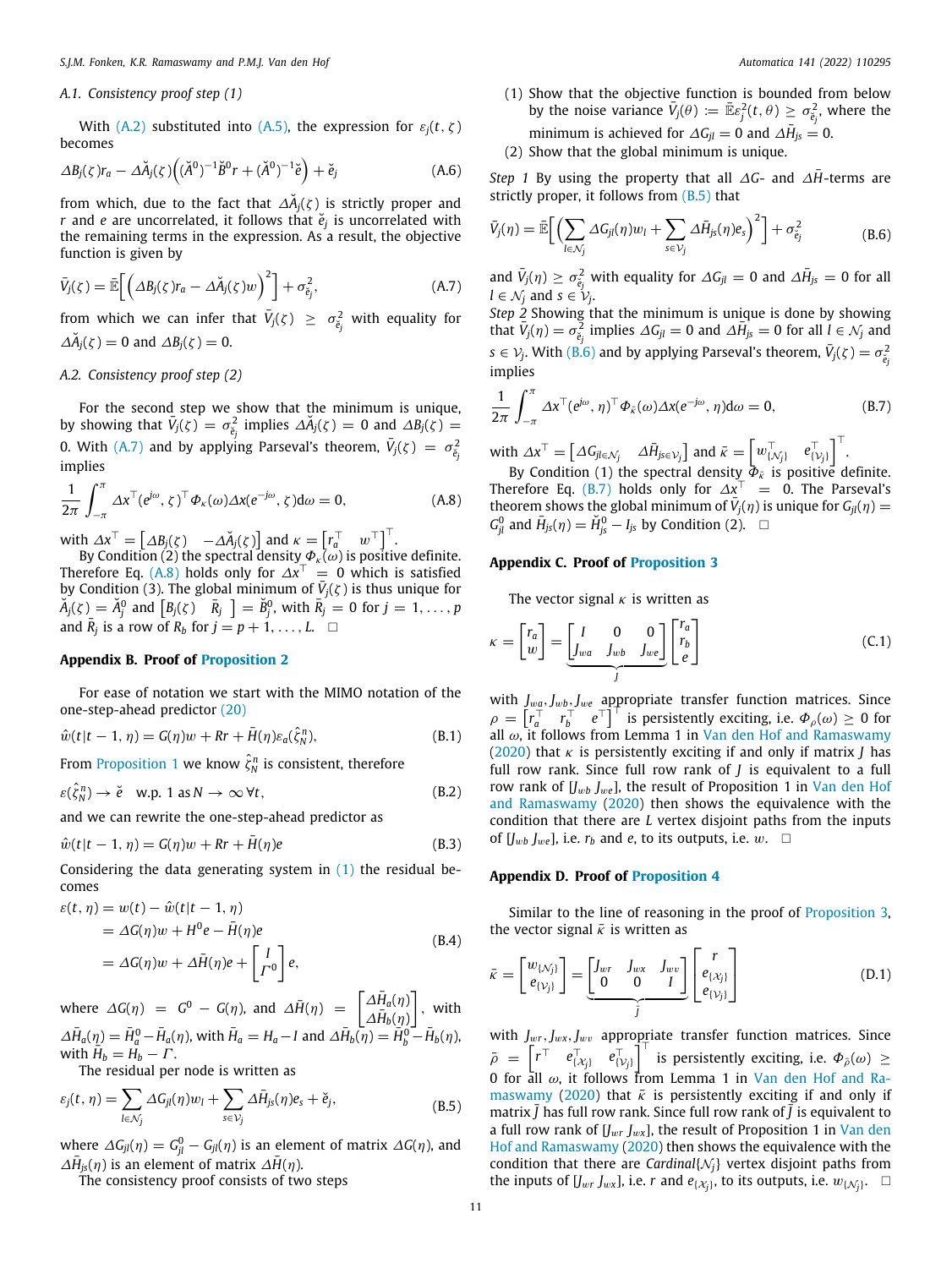#### **Appendix E. System used in simulations**

<span id="page-11-36"></span>In the simulation results in Section [6](#page-7-0) we use the data generating network of which the graph is represented in [Fig.](#page-7-2) [1.](#page-7-2) The data generating transfer functions *G* and *H* are given by

$$
G = \begin{bmatrix} 0 & 0 & 0 & G_{14} & 0 & 0 \\ 0 & 0 & 0 & 0 & G_{25} & 0 \\ G_{31} & 0 & 0 & 0 & G_{35} & 0 \\ 0 & G_{42} & 0 & 0 & 0 & 0 \\ G_{51} & 0 & 0 & 0 & 0 & G_{56} \\ 0 & 0 & G_{63} & 0 & 0 & 0 \end{bmatrix},
$$
(E.1)

with the elements of  $G_{ii}$ 

$$
G_{14} = \frac{0.38q^{-1} + 0.24q^{-2}}{1 - 1.35q^{-1} + 0.54q^{-2}}, \quad G_{25} = \frac{0.20q^{-1}}{1 - 1.30q^{-1} + 0.60q^{-2}},
$$
  
\n
$$
G_{31} = \frac{0.39q^{-1}}{1 - 0.80q^{-1} + 0.20q^{-2}}, \quad G_{35} = \frac{0.16q^{-1}}{1 - 1.23q^{-1} + 0.51q^{-2}},
$$
  
\n
$$
G_{42} = \frac{-0.30q^{-1}}{1 - 0.60q^{-1} + 0.20q^{-2}}, \quad G_{51} = \frac{-0.60q^{-1}}{1 + 0.45q^{-1} + 0.12q^{-2}},
$$
  
\n
$$
G_{56} = \frac{-0.22q^{-1}}{1 - 1.22q^{-1} + 0.46q^{-2}}, \quad G_{63} = \frac{-0.11q^{-1}}{1 - 1.49q^{-1} + 0.62q^{-2}},
$$
  
\n(E.2)

and

$$
H = \begin{bmatrix} H_{11} & 0 & 0 & H_{14} \\ 0 & H_{22} & 0 & 0 \\ 0 & H_{32} & H_{33} & 0 \\ 0 & H_{42} & 0 & H_{44} \\ 0 & H_{52} & H_{53} & 0 \\ 0 & H_{62} & 0 & H_{64} \end{bmatrix},
$$
(E.3)

with noise rank  $p = 4$  and elements

$$
H_{11} = \frac{1+0.52q^{-1}}{1+0.41q^{-1}}, \qquad H_{14} = \frac{0.41q^{-1}}{1-0.56q^{-1}},
$$
  
\n
$$
H_{22} = \frac{1+0.44q^{-1}}{1+0.35q^{-1}}, \qquad H_{32} = \frac{-0.56q^{-1}}{1-0.40q^{-1}},
$$
  
\n
$$
H_{33} = \frac{1-0.20q^{-1}}{1+0.43q^{-1}}, \qquad H_{42} = \frac{0.26q^{-1}}{1-0.62q^{-1}},
$$
  
\n
$$
H_{44} = \frac{1+0.52q^{-1}}{1+0.45q^{-1}}, \qquad H_{52} = \frac{0.49q^{-1}}{1-0.49q^{-1}},
$$
  
\n
$$
H_{53} = \frac{1+0.66q^{-1}}{1+0.51q^{-1}}, \qquad H_{62} = \frac{1+0.24q^{-1}}{1+0.53q^{-1}},
$$
  
\n
$$
H_{64} = \frac{-0.56q^{-1}}{1-0.56q^{-1}+0.21q^{-2}},
$$
  
\n(A)

where 
$$
\Gamma^0 = \begin{bmatrix} 0 & 0 & 1 & 0 \\ 0 & 1 & 0 & 0 \end{bmatrix}
$$
.

#### **References**

- <span id="page-11-26"></span>[Araki, M., & Saeki, M. \(1983\). A quantitative condition for the well-posedness](http://refhub.elsevier.com/S0005-1098(22)00142-X/sb1) of interconnected dynamical systems. *[IEEE Transactions on Automatic Control](http://refhub.elsevier.com/S0005-1098(22)00142-X/sb1)*, *28*[\(5\), 569–577.](http://refhub.elsevier.com/S0005-1098(22)00142-X/sb1)
- <span id="page-11-33"></span>[Bach, F., Jenatton, R., Mairal, J., Obozinski, G., et al. \(2011\). Convex optimization](http://refhub.elsevier.com/S0005-1098(22)00142-X/sb2) with sparsity-inducing norms. *[Optimization for Machine Learning](http://refhub.elsevier.com/S0005-1098(22)00142-X/sb2)*, *5*, 19–53.
- <span id="page-11-21"></span>[Bolstad, A., Van Veen, B. D., & Nowak, R. \(2011\). Causal network inference](http://refhub.elsevier.com/S0005-1098(22)00142-X/sb3) via group sparse regularization. *[IEEE Transactions on Signal Processing](http://refhub.elsevier.com/S0005-1098(22)00142-X/sb3)*, *59*(6), [2628–2641.](http://refhub.elsevier.com/S0005-1098(22)00142-X/sb3)
- <span id="page-11-23"></span>[Bombois, X., & Hjalmarsson, H. \(2021\). Network topology detection via un](http://refhub.elsevier.com/S0005-1098(22)00142-X/sb4)[certainty analysis of an identified static model.](http://refhub.elsevier.com/S0005-1098(22)00142-X/sb4) *IFAC-PapersOnLine*, *54*(7), [595–600, 19th IFAC Symposium on System Identification SYSID 2021.](http://refhub.elsevier.com/S0005-1098(22)00142-X/sb4)
- <span id="page-11-38"></span>[Boyd, S., Parikh, N., & Chu, E. \(2011\).](http://refhub.elsevier.com/S0005-1098(22)00142-X/sb5) *Distributed optimization and statistical [learning via the alternating direction method of multipliers](http://refhub.elsevier.com/S0005-1098(22)00142-X/sb5)*. Now Publishers [Inc.](http://refhub.elsevier.com/S0005-1098(22)00142-X/sb5)
- <span id="page-11-29"></span>[Camba-Méndez, G., & Kapetanios, G. \(2009\). Statistical tests and estimators](http://refhub.elsevier.com/S0005-1098(22)00142-X/sb6) [of the rank of a matrix and their applications in econometric modelling.](http://refhub.elsevier.com/S0005-1098(22)00142-X/sb6) *[Econometrics Reviews](http://refhub.elsevier.com/S0005-1098(22)00142-X/sb6)*, *28*(6), 581–611.
- <span id="page-11-27"></span>Cao, W., Picci, G., & Lindquist, A. (2021). Identification of low rank vector processes. [arXiv:2111.10899.](http://arxiv.org/abs/2111.10899)
- <span id="page-11-4"></span>[Chiuso, A., & Pillonetto, G. \(2012\). A Bayesian approach to sparse dynamic](http://refhub.elsevier.com/S0005-1098(22)00142-X/sb8) [network identification.](http://refhub.elsevier.com/S0005-1098(22)00142-X/sb8) *Automatica*, *48*(8), 1553–1565.
- <span id="page-11-14"></span>Dankers, A. G. (2019). *[Optimization method for obtaining estimates in a dynamic](http://refhub.elsevier.com/S0005-1098(22)00142-X/sb9) network*[. Technical note.](http://refhub.elsevier.com/S0005-1098(22)00142-X/sb9)
- <span id="page-11-6"></span>[Dankers, A. G., Van den Hof, P. M. J., Heuberger, P. S. C., & Bombois, X. \(2016\).](http://refhub.elsevier.com/S0005-1098(22)00142-X/sb10) [Identification of dynamic models in complex networks with prediction error](http://refhub.elsevier.com/S0005-1098(22)00142-X/sb10) methods: Predictor input selection. *[IEEE Transactions on Automatic Control](http://refhub.elsevier.com/S0005-1098(22)00142-X/sb10)*, *61*[\(4\), 937–952.](http://refhub.elsevier.com/S0005-1098(22)00142-X/sb10)
- <span id="page-11-7"></span>[Dankers, A. G., Van den Hof, P. M. J., Bombois, X., & Heuberger, P. S. C. \(2015\).](http://refhub.elsevier.com/S0005-1098(22)00142-X/sb11) [Errors-in-variables identification in dynamic networks — Consistency results](http://refhub.elsevier.com/S0005-1098(22)00142-X/sb11) [for an instrumental variable approach.](http://refhub.elsevier.com/S0005-1098(22)00142-X/sb11) *Automatica*, *62*, 39–50.
- <span id="page-11-22"></span>[Dankers, A. G., Van den Hof, P. M. J., Heuberger, P. S. C., & Bombois, X. \(2012\).](http://refhub.elsevier.com/S0005-1098(22)00142-X/sb12) [Dynamic network structure identification with prediction error methods](http://refhub.elsevier.com/S0005-1098(22)00142-X/sb12) - Basic examples. *IFAC Proceedings Volumes*, *45*[\(16\), 876–881, 16th IFAC](http://refhub.elsevier.com/S0005-1098(22)00142-X/sb12) [Symposium on System Identification.](http://refhub.elsevier.com/S0005-1098(22)00142-X/sb12)
- <span id="page-11-30"></span>[Deistler, M., Anderson, B. D. O., Filler, A., Zinner, C., & Chen, W. \(2010\). General](http://refhub.elsevier.com/S0005-1098(22)00142-X/sb13)[ized linear dynamic factor models: An approach via singular autoregressions.](http://refhub.elsevier.com/S0005-1098(22)00142-X/sb13) *[European Journal of Control](http://refhub.elsevier.com/S0005-1098(22)00142-X/sb13)*, *16*(3), 211–224.
- <span id="page-11-17"></span>[Deistler, M., Scherrer, W., & Anderson, B. D. O. \(2015\). The structure of](http://refhub.elsevier.com/S0005-1098(22)00142-X/sb14) [generalized linear dynamic factor models. In J. Beran, Y. Feng, & H. Hebbel](http://refhub.elsevier.com/S0005-1098(22)00142-X/sb14) (Eds.), *[Empirical economic and financial research: Theory, methods and practice](http://refhub.elsevier.com/S0005-1098(22)00142-X/sb14)* [\(pp. 379–400\). Cham: Springer International Publishing.](http://refhub.elsevier.com/S0005-1098(22)00142-X/sb14)
- <span id="page-11-24"></span>[Dimovska, M., & Materassi, D. \(2017\). Granger-causality meets causal inference](http://refhub.elsevier.com/S0005-1098(22)00142-X/sb15) [in graphical models: Learning networks via non-invasive observations. In](http://refhub.elsevier.com/S0005-1098(22)00142-X/sb15) *[2017 IEEE 56th annual conference on decision and control](http://refhub.elsevier.com/S0005-1098(22)00142-X/sb15)* (pp. 5268–5273).
- <span id="page-11-8"></span>[Everitt, N., Galrinho, M., & Hjalmarsson, H. \(2018\). Open-loop asymptotically](http://refhub.elsevier.com/S0005-1098(22)00142-X/sb16) [efficient model reduction with the Steiglitz–McBride method.](http://refhub.elsevier.com/S0005-1098(22)00142-X/sb16) *Automatica*, *89*[, 221–234.](http://refhub.elsevier.com/S0005-1098(22)00142-X/sb16)
- <span id="page-11-15"></span>[Fonken, S. J. M., Ferizbegovic, M., & Hjalmarsson, H. \(2020\). Consistent identifica](http://refhub.elsevier.com/S0005-1098(22)00142-X/sb17)[tion of dynamic networks subject to white noise using weighted null-space](http://refhub.elsevier.com/S0005-1098(22)00142-X/sb17) fitting. *IFAC-PapersOnLine*, *53–2*[, 46–51, Proc. 21st IFAC World Congress,](http://refhub.elsevier.com/S0005-1098(22)00142-X/sb17) [Berlin, Germany.](http://refhub.elsevier.com/S0005-1098(22)00142-X/sb17)
- <span id="page-11-16"></span>[Galrinho, M., Rojas, C., & Hjalmarsson, H. \(2019\). Parametric identification using](http://refhub.elsevier.com/S0005-1098(22)00142-X/sb18) weighted null-space fitting. *[IEEE Transactions on Automatic Control](http://refhub.elsevier.com/S0005-1098(22)00142-X/sb18)*, *64*(7), [2798–2813.](http://refhub.elsevier.com/S0005-1098(22)00142-X/sb18)
- <span id="page-11-9"></span>[Gevers, M., Bazanella, A. S., & Vian da Silva, G. \(2018\). A practical method](http://refhub.elsevier.com/S0005-1098(22)00142-X/sb19) [for the consistent identification of a module in a dynamical network.](http://refhub.elsevier.com/S0005-1098(22)00142-X/sb19) *IFAC-PapersOnLine*, *51–15*[, 862–867, Proc. 18th IFAC Symp. System Identification](http://refhub.elsevier.com/S0005-1098(22)00142-X/sb19) [\(SYSID2018\).](http://refhub.elsevier.com/S0005-1098(22)00142-X/sb19)
- <span id="page-11-0"></span>[Hagmann, P., Cammoun, L., Gigandet, X., Meuli, R., Honey, C. J., Wedeen, V. J.,](http://refhub.elsevier.com/S0005-1098(22)00142-X/sb20) [et al. \(2008\). Mapping the structural core of human cerebral cortex.](http://refhub.elsevier.com/S0005-1098(22)00142-X/sb20) *PLoS Biology*, *6*[\(7\), 1–15.](http://refhub.elsevier.com/S0005-1098(22)00142-X/sb20)
- <span id="page-11-37"></span>[Hajian-Tilaki, K. \(2013\). Receiver operating characteristic \(ROC\) curve analysis](http://refhub.elsevier.com/S0005-1098(22)00142-X/sb21) [for medical diagnostic test evaluation.](http://refhub.elsevier.com/S0005-1098(22)00142-X/sb21) *Caspian Journal of Internal Medicine*, *4*[\(2\), 627.](http://refhub.elsevier.com/S0005-1098(22)00142-X/sb21)
- <span id="page-11-1"></span>[Hickman, R., Van Verk, M. C., Van Dijken, A. J. H., Mendes, M. P., Vroegop-Vos, I.](http://refhub.elsevier.com/S0005-1098(22)00142-X/sb22) [A., Caarls, L., et al. \(2017\). Architecture and dynamics of the jasmonic acid](http://refhub.elsevier.com/S0005-1098(22)00142-X/sb22) [gene regulatory network.](http://refhub.elsevier.com/S0005-1098(22)00142-X/sb22) *The Plant Cell*, *29*(9), 2086–2105.
- <span id="page-11-5"></span>[Van den Hof, P. M. J., Dankers, A. G., Heuberger, P. S. C., & Bombois, X. \(2013\).](http://refhub.elsevier.com/S0005-1098(22)00142-X/sb23) [Identification of dynamic models in complex networks with prediction error](http://refhub.elsevier.com/S0005-1098(22)00142-X/sb23) [methods: Basic methods for consistent module estimates.](http://refhub.elsevier.com/S0005-1098(22)00142-X/sb23) *Automatica*, *49*(10), [2994–3006.](http://refhub.elsevier.com/S0005-1098(22)00142-X/sb23)
- <span id="page-11-35"></span>[Van den Hof, P. M. J., & Ramaswamy, K. R. \(2020\). Path-based data-informativity](http://refhub.elsevier.com/S0005-1098(22)00142-X/sb24) [conditions for single module identification in dynamic networks. In](http://refhub.elsevier.com/S0005-1098(22)00142-X/sb24) *Proc. 59th IEEE conf. on decision and control* [\(pp. 4354–4359\). Jeju Island, Republic of](http://refhub.elsevier.com/S0005-1098(22)00142-X/sb24) [Korea: IEEE.](http://refhub.elsevier.com/S0005-1098(22)00142-X/sb24)
- <span id="page-11-31"></span>[Kass, R. E., & Raftery, A. E. \(1995\). Bayes factors.](http://refhub.elsevier.com/S0005-1098(22)00142-X/sb25) *Journal of the American Statistical Association*, *90*[\(430\), 773–795.](http://refhub.elsevier.com/S0005-1098(22)00142-X/sb25)

<span id="page-11-28"></span>Ljung, L. (1999). *[System identification. Theory for the user](http://refhub.elsevier.com/S0005-1098(22)00142-X/sb26)* (2nd ed.). Prentice-Hall.

- <span id="page-11-34"></span>[Ljung, L., & Wahlberg, B. \(1992\). Asymptotic properties of the least-squares](http://refhub.elsevier.com/S0005-1098(22)00142-X/sb27) [method for estimating transfer functions and disturbance spectra.](http://refhub.elsevier.com/S0005-1098(22)00142-X/sb27) *Advances [in Applied Probability](http://refhub.elsevier.com/S0005-1098(22)00142-X/sb27)*, *24*(2), 412–440.
- <span id="page-11-2"></span>[Materassi, D., & Innocenti, G. \(2010\). Topological identification in networks of](http://refhub.elsevier.com/S0005-1098(22)00142-X/sb28) dynamical systems. *[IEEE Transactions on Automatic Control](http://refhub.elsevier.com/S0005-1098(22)00142-X/sb28)*, *55*(8), 1860–1871.
- <span id="page-11-18"></span>[Materassi, D., & Salapaka, M. V. \(2012\). On the problem of reconstructing](http://refhub.elsevier.com/S0005-1098(22)00142-X/sb29) [an unknown topology via locality properties of the Wiener filter.](http://refhub.elsevier.com/S0005-1098(22)00142-X/sb29) *IEEE [Transactions on Automatic Control](http://refhub.elsevier.com/S0005-1098(22)00142-X/sb29)*, *57*(7), 1765–1777.
- <span id="page-11-10"></span>[Materassi, D., & Salapaka, M. V. \(2020\). Signal selection for estimation and](http://refhub.elsevier.com/S0005-1098(22)00142-X/sb30) [identification in networks of dynamic systems: A graphical model approach.](http://refhub.elsevier.com/S0005-1098(22)00142-X/sb30) *[IEEE Transactions on Automatic Control](http://refhub.elsevier.com/S0005-1098(22)00142-X/sb30)*, *65*(10), 4138–4153.
- <span id="page-11-19"></span>[Materassi, D., Salapaka, M. V., & Giarrè, L. \(2011\). Relations between structure](http://refhub.elsevier.com/S0005-1098(22)00142-X/sb31) [and estimators in networks of dynamical systems.](http://refhub.elsevier.com/S0005-1098(22)00142-X/sb31) *Proceedings of the IEEE [Conference on Decision and Control](http://refhub.elsevier.com/S0005-1098(22)00142-X/sb31)*, 162–167.
- <span id="page-11-3"></span>[Pagani, G. A., & Aiello, M. \(2013\). The power grid as a complex network:](http://refhub.elsevier.com/S0005-1098(22)00142-X/sb32) A survey. *[Physica A: Statistical Mechanics and its Applications](http://refhub.elsevier.com/S0005-1098(22)00142-X/sb32)*, *392*(11), [2688–2700.](http://refhub.elsevier.com/S0005-1098(22)00142-X/sb32)
- <span id="page-11-11"></span>[Ramaswamy, K. R., Bottegal, G., & Van den Hof, P. M. J. \(2021\). Learning](http://refhub.elsevier.com/S0005-1098(22)00142-X/sb33) [linear models in a dynamic network using regularized kernel-based methods.](http://refhub.elsevier.com/S0005-1098(22)00142-X/sb33) *[Automatica](http://refhub.elsevier.com/S0005-1098(22)00142-X/sb33)*, *129*(109591).
- <span id="page-11-12"></span>[Ramaswamy, K. R., & Van den Hof, P. M. J. \(2021\). A local direct method](http://refhub.elsevier.com/S0005-1098(22)00142-X/sb34) [for module identification in dynamic networks with correlated noise.](http://refhub.elsevier.com/S0005-1098(22)00142-X/sb34) *IEEE [Transactions on Automatic Control](http://refhub.elsevier.com/S0005-1098(22)00142-X/sb34)*, *66*(11), 3237–3252.
- <span id="page-11-32"></span>[Schwarz, G. \(1978\). Estimating the dimension of a model.](http://refhub.elsevier.com/S0005-1098(22)00142-X/sb35) *The Annals of Statistics*, [461–464.](http://refhub.elsevier.com/S0005-1098(22)00142-X/sb35)
- <span id="page-11-20"></span>Shi, S., Bottegal, G., & Van den Hof, P. M. J. (2019). Bayesian topology identification of linear dynamic networks. In *2019 18th European control conference* (pp. 2814–2819).
- <span id="page-11-13"></span>[Van den Hof, P. M. J., & Ramaswamy, K. R. \(2021\). Learning local modules in](http://refhub.elsevier.com/S0005-1098(22)00142-X/sb37) dynamic networks. In *[Proc. machine learning research](http://refhub.elsevier.com/S0005-1098(22)00142-X/sb37)*: *Vol. 144*, *Proceedings [of the 3rd conference on learning for dynamics and control](http://refhub.elsevier.com/S0005-1098(22)00142-X/sb37)* (pp. 176–188).
- <span id="page-11-25"></span>Veedu, M. S., & Salapaka, M. V. (2020). Topology identification under spatially correlated noise. [arXiv:2012.04175.](http://arxiv.org/abs/2012.04175)